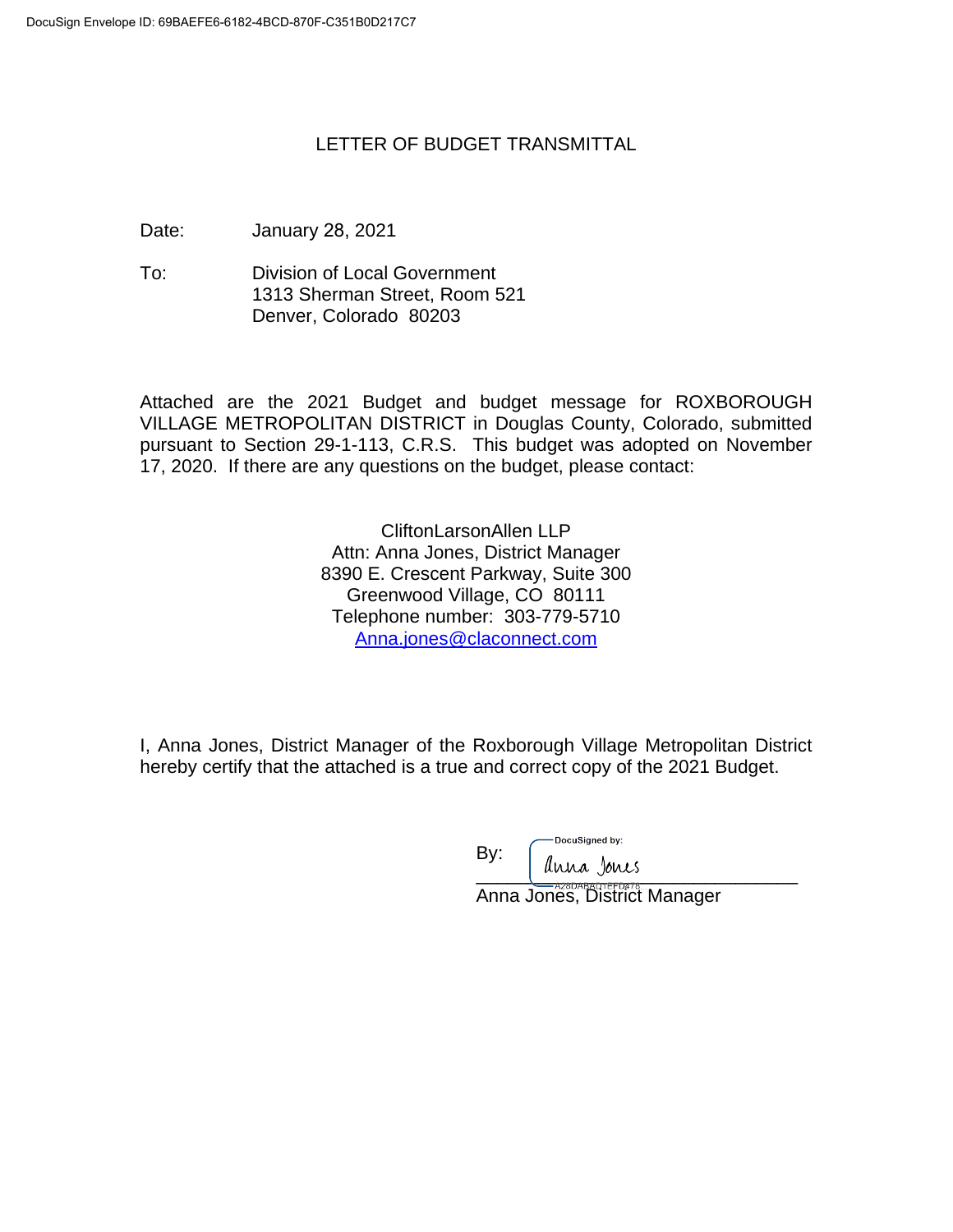#### **RESOLUTION NO. 2020-11-01**

#### **RESOLUTION OF THE BOARD OF DIRECTORS OF ROXBOROUGH VILLAGE METROPOLITAN DISTRICT DOUGLAS COUNTY, COLORADO**

## **A RESOLUTION SUMMARIZING EXPENDITURES AND REVENUES FOR EACH FUND AND ADOPTING A BUDGET FOR THE ROXBOROUGH VILLAGE METROPOLITAN DISTRICT, DOUGLAS COUNTY, COLORADO, FOR THE CALENDAR YEAR BEGINNING ON THE FIRST DAY OF JANUARY 2021, AND ENDING ON THE LAST DAY OF DECEMBER 2021**

WHEREAS, the Board of Directors of Roxborough Village Metropolitan District (the "District") has appointed CliftonLarsonAllen LLP, a Minnesota limited liability partnership, to prepare and submit a proposed budget to the Board of Directors of the District at the proper time; and

WHEREAS, the District Manager, has submitted a proposed budget to the Board of Directors of the District on or before October 15, 2020, for its consideration; and

WHEREAS, upon due and proper notice published on October 29, 2020 in accordance with the law, said proposed budget was open for inspection by the public at a designated place: the office of CliftonLarsonAllen LLP, located at 8390 East Crescent Parkway, Suite 300, Greenwood Village, Colorado, and interested electors of the District were given the opportunity to file or register any objections to the proposed budget; and a public hearing was held on November 17, 2020, via a Zoom conference call; and

WHEREAS, whatever increases may have been made in the expenditures, like increases were added to the revenues or were planned to be expended from reserves/fund balances so that the budget remains in balance, as required by law.

NOW, THEREFORE, BE IT RESOLVED BY the Board of Directors of the Roxborough Village Metropolitan District, Douglas County, Colorado:

Section 1. That the budget as submitted, amended, and summarized by fund and attached hereto as Exhibit A, is hereby approved and adopted as the Budget of the Roxborough Village Metropolitan District for the year 2021.

Section 2. That the 2021 Budget hereby approved and adopted shall be signed by the President and Secretary of the District, made a part of the public records of the District and filed in accordance with applicable law.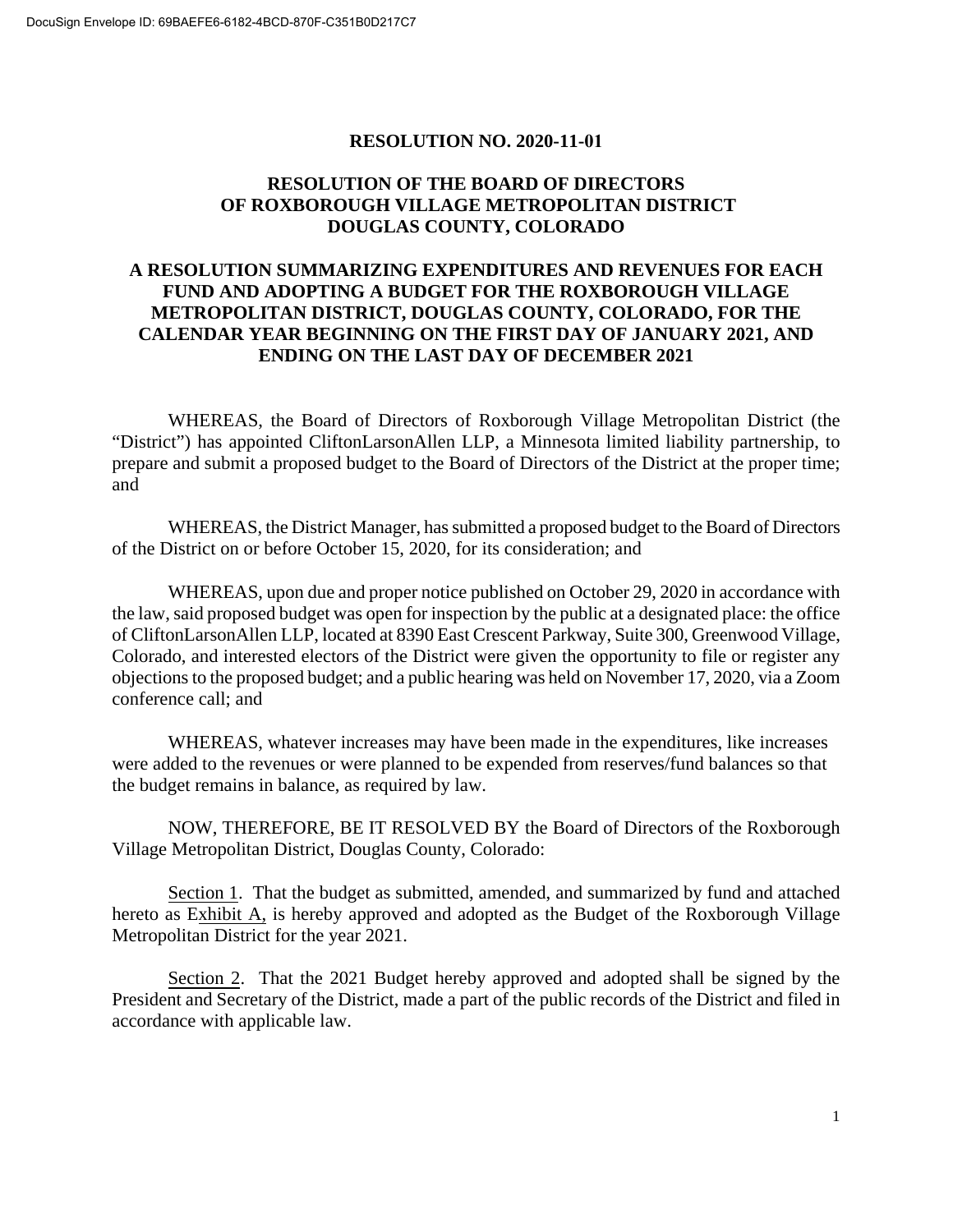APPROVED AND ADOPTED this  $17<sup>th</sup>$  day of November, 2020, by a vote of 5 for and 0 against.

> ROXBOROUGH VILLAGE METROPOLITAN DISTRICT, a quasi-municipal corporation and political subdivision of the State of Colorado

DocuSigned by:

 $\text{By:}\_\_\_\_\_\_\_\_\_\_\_\_\_\_\_\_\_\_\_\_\_$ Cadwin Brown, President

ATTEST:

DocuSigned by:  $\text{By:} \perp \text{Ed }$  Wagner Edward Wagner, Secretary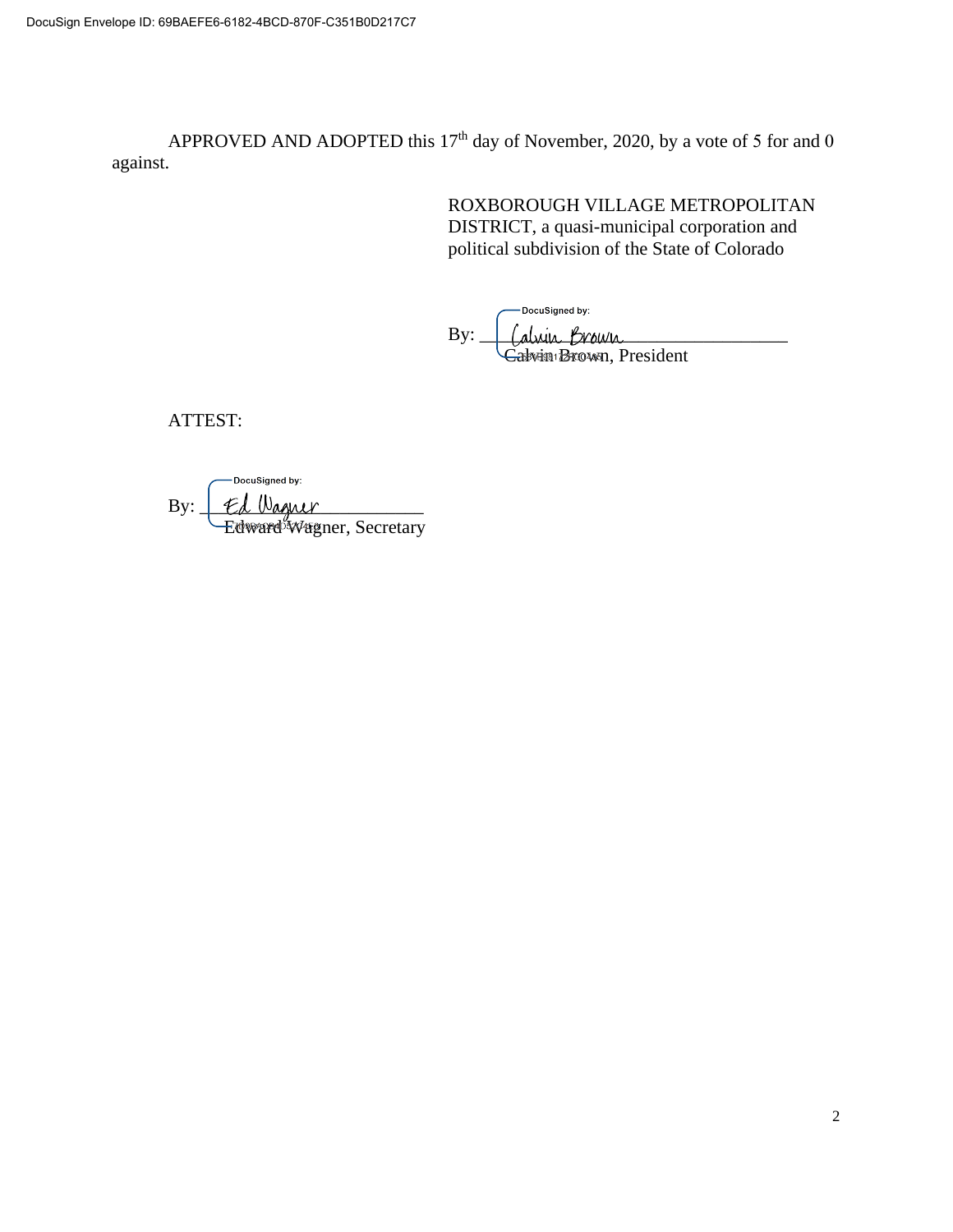## **EXHIBIT A**

## **ROXBOROUGH VILLAGE METROPOLITAN DISTRICT**

## **2021 BUDGET**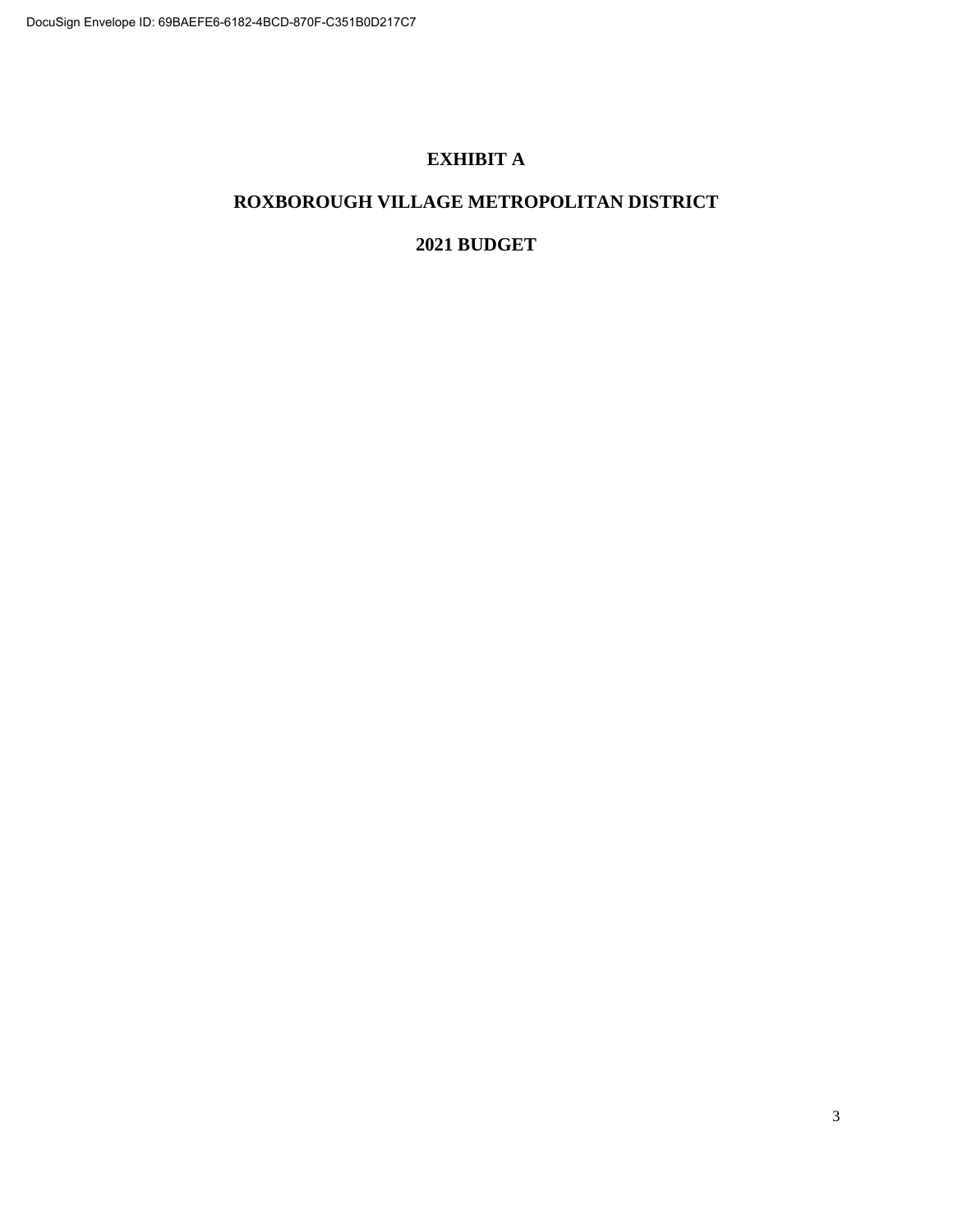#### **ROXBOROUGH VILLAGE METROPOLITAN DISTRICT**

#### **ANNUAL BUDGET**

## **FOR THE YEAR ENDING DECEMBER 31, 2021**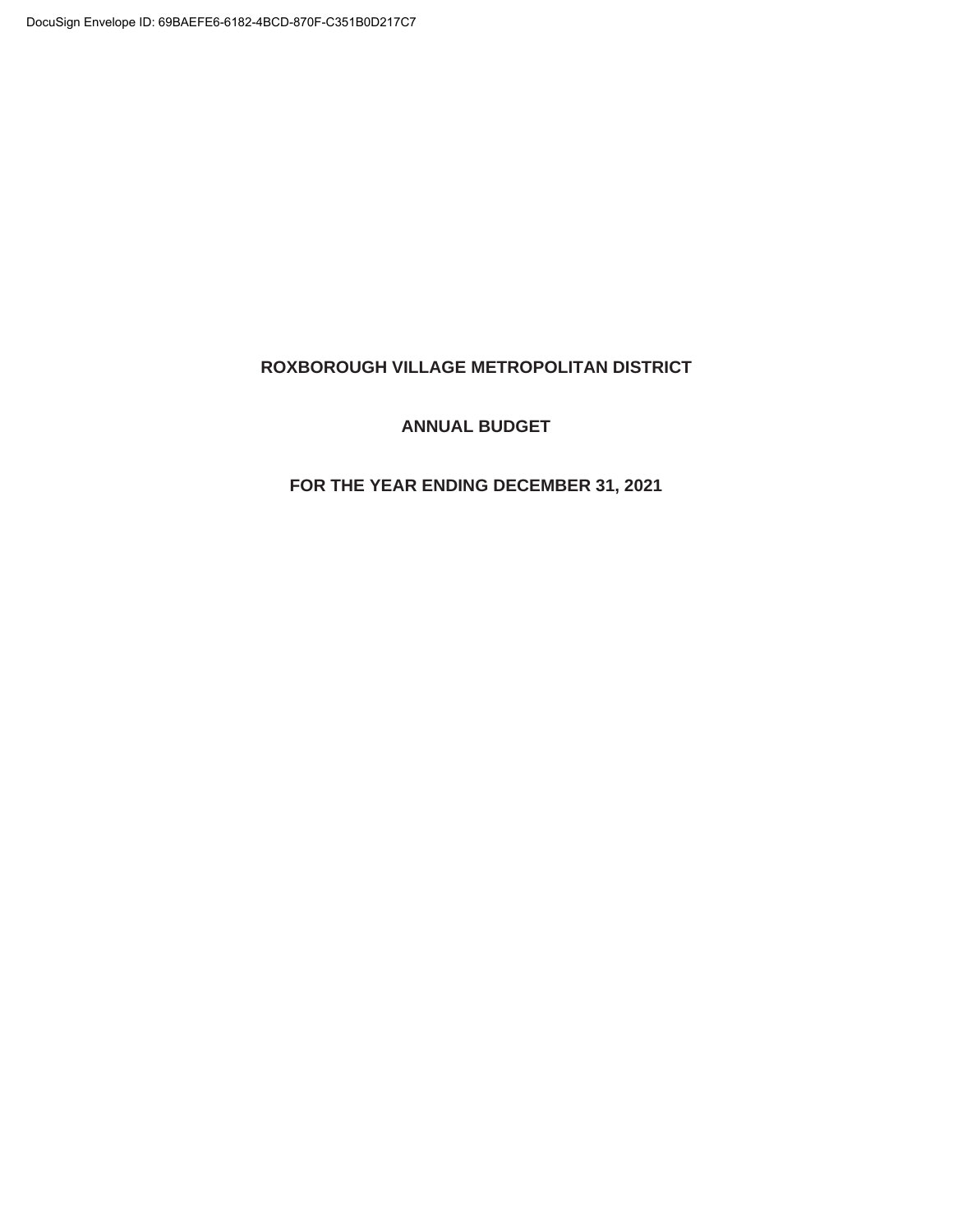#### **ROXBOROUGH VILLAGE METROPOLITAN DISTRICT SUMMARY 2021 BUDGET WITH 2019 ACTUAL AND 2020 ESTIMATED For the Years Ended and Ending December 31,**

1/26/2021

|                                                  | <b>ACTUAL</b>         |                  |                       | <b>ESTIMATED</b> |                       | <b>BUDGET</b>    |
|--------------------------------------------------|-----------------------|------------------|-----------------------|------------------|-----------------------|------------------|
|                                                  |                       | 2019             |                       | 2020             |                       | 2021             |
| <b>BEGINNING FUND BALANCES</b>                   | \$                    | 3,978,814        | \$                    | 4,608,301        | \$                    | 2,979,241        |
| <b>REVENUES</b>                                  |                       |                  |                       |                  |                       |                  |
| Property taxes                                   |                       | 3,198,907        |                       | 1,812,077        |                       | 1,710,261        |
| Specific ownership tax                           |                       | 321,626          |                       | 156,306          |                       | 136,821          |
| Interest income                                  |                       | 122,677          |                       | 32,218           |                       | 10,217           |
| Lottery proceeds                                 |                       | 40,165           |                       | 37,049           |                       | 36,000           |
| Sports field fees                                |                       | 1,650            |                       |                  |                       |                  |
| Other revenue                                    |                       |                  |                       | 70,040           |                       |                  |
| Miscellaneous Income                             |                       | 2,646            |                       | 2,000            |                       | 5,000            |
| <b>Total revenues</b>                            |                       | 3,687,671        |                       | 2,109,690        |                       | 1,898,299        |
|                                                  |                       |                  |                       |                  |                       |                  |
| <b>TRANSFERS IN</b>                              |                       | 300,000          |                       | 100,000          |                       |                  |
|                                                  |                       |                  |                       |                  |                       |                  |
| Total funds available                            |                       | 7,966,485        |                       | 6,817,991        |                       | 4,877,540        |
| <b>EXPENDITURES</b>                              |                       |                  |                       |                  |                       |                  |
| <b>General Fund</b>                              |                       | 882,338          |                       | 1,117,926        |                       | 1,207,000        |
| Debt Service Fund                                |                       | 1,997,855        |                       | 1,976,824        |                       | 1,975,067        |
| <b>Capital Projects Fund</b>                     |                       | 177,991          |                       | 644,000          |                       | 1,165,300        |
| <b>Total expenditures</b>                        |                       | 3,058,184        |                       | 3,738,750        |                       | 4,347,367        |
|                                                  |                       |                  |                       |                  |                       |                  |
| <b>TRANSFERS OUT</b>                             |                       | 300,000          |                       | 100,000          |                       |                  |
| Total expenditures and transfers out             |                       |                  |                       |                  |                       |                  |
| requiring appropriation                          |                       | 3,358,184        |                       | 3,838,750        |                       | 4,347,367        |
|                                                  |                       |                  |                       |                  |                       |                  |
| <b>ENDING FUND BALANCES</b>                      |                       | 4,608,301        | \$                    | 2,979,241        | \$                    | 530,173          |
|                                                  |                       |                  |                       |                  |                       |                  |
| <b>EMERGENCY RESERVE</b><br><b>TOTAL RESERVE</b> | \$<br>$\overline{\$}$ | 35,900<br>35,900 | \$<br>$\overline{\$}$ | 36,600<br>36,600 | \$<br>$\overline{\$}$ | 33,600<br>33,600 |
|                                                  |                       |                  |                       |                  |                       |                  |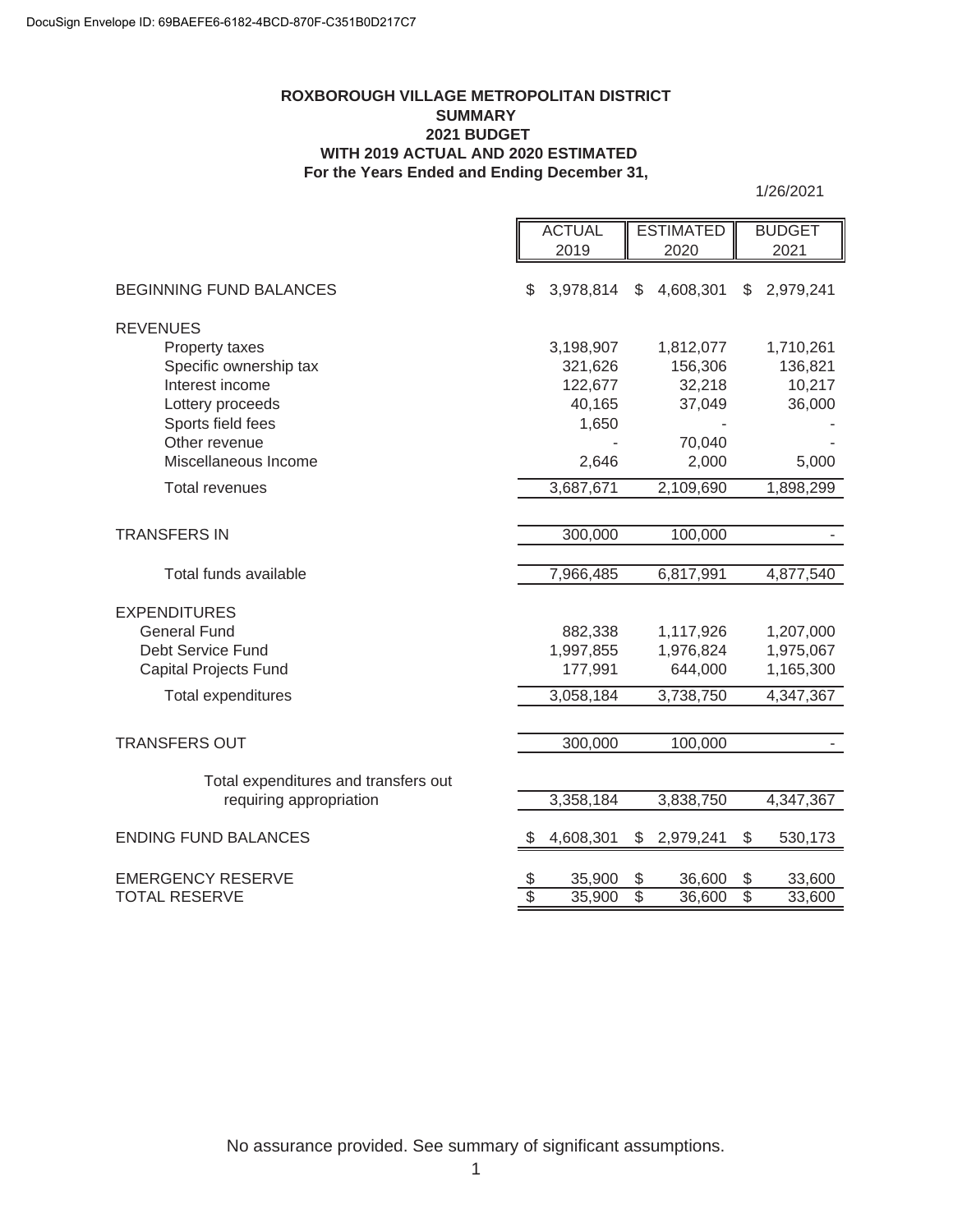#### **ROXBOROUGH VILLAGE METROPOLITAN DISTRICT PROPERTY TAX SUMMARY INFORMATION 2021 BUDGET WITH 2019 ACTUAL AND 2020 ESTIMATED For the Years Ended and Ending December 31,**

1/26/2021

|                                     |                           | <b>ACTUAL</b> | <b>ESTIMATED</b> | <b>BUDGET</b>   |
|-------------------------------------|---------------------------|---------------|------------------|-----------------|
|                                     |                           | 2019          | 2020             | 2021            |
|                                     |                           |               |                  |                 |
|                                     |                           |               |                  |                 |
| <b>ASSESSED VALUATION - Douglas</b> |                           |               |                  |                 |
| Residential                         |                           | \$61,224,420  | \$71,613,170     | \$71,661,000    |
| Commercial                          |                           | 6,355,570     | 6,248,890        | 6,198,380       |
| State assessed                      |                           | 920,900       | 1,053,500        | 1,090,600       |
| Vacant land                         |                           | 508,460       | 647,070          | 613,650         |
| Personal property                   |                           | 667,990       | 631,970          | 779,360         |
| <b>Certified Assessed Value</b>     |                           | \$69,677,340  | \$80,194,600     | \$80,342,990    |
|                                     |                           |               |                  |                 |
|                                     |                           |               |                  |                 |
| <b>MILL LEVY</b>                    |                           |               |                  |                 |
| General                             |                           | 12.087        | 12.087           | 12.087          |
| <b>Debt Service</b>                 |                           | 34.000        | 10.200           | 9.200           |
| Refund and abatements               |                           | 0.000         | 0.309            | 0.000           |
|                                     |                           |               |                  |                 |
| Total mill levy                     |                           | 46.087        | 22.596           | 21.287          |
|                                     |                           |               |                  |                 |
|                                     |                           |               |                  |                 |
| <b>PROPERTY TAXES</b>               |                           |               |                  |                 |
| General                             | $\mathbb{S}$              | 842,190       | \$<br>969,313    | \$<br>971,106   |
| <b>Debt Service</b>                 |                           | 2,369,030     | 817,984          | 739,155         |
| Refund and abatements               |                           |               | 24,780           |                 |
| Levied property taxes               |                           | 3,211,220     | 1,812,077        | 1,710,261       |
| Adjustments to actual/rounding      |                           | (12, 313)     |                  |                 |
| <b>Budgeted property taxes</b>      |                           | 3,198,907     | \$<br>1,812,077  | \$<br>1,710,261 |
|                                     |                           |               |                  |                 |
|                                     |                           |               |                  |                 |
| <b>BUDGETED PROPERTY TAXES</b>      |                           |               |                  |                 |
| General                             | $\boldsymbol{\mathsf{s}}$ | 838,961       | \$<br>982,751    | \$<br>971,106   |
| <b>Debt Service</b>                 |                           | 2,359,946     | 829,326          | 739,155         |
|                                     |                           |               |                  |                 |
|                                     | S                         | 3,198,907     | \$<br>1,812,077  | \$<br>1,710,261 |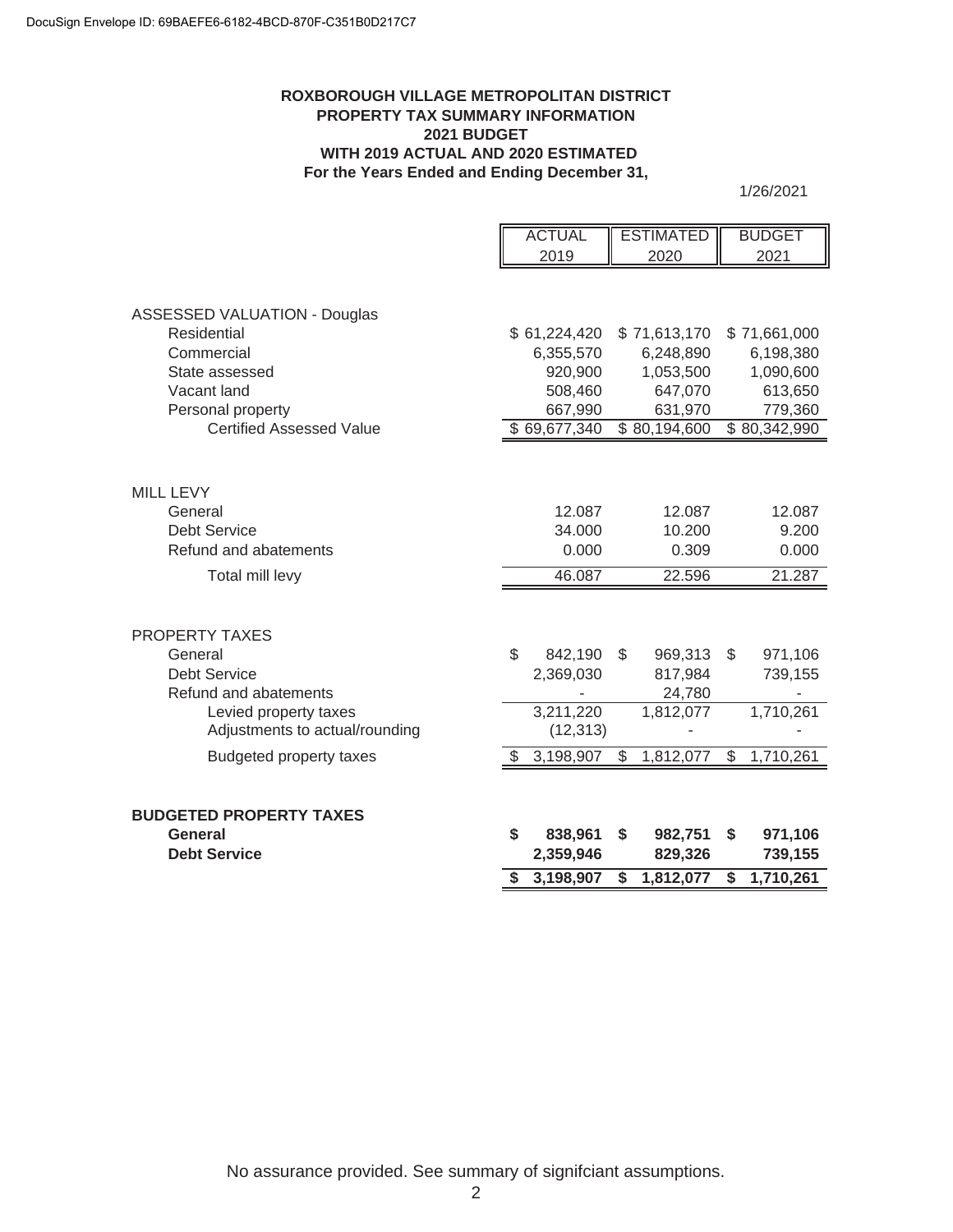#### **For the Years Ended and Ending December 31, ROXBOROUGH VILLAGE METROPOLITAN DISTRICT GENERAL FUND 2021 BUDGET WITH 2019 ACTUAL AND 2020 ESTIMATED**

1/26/2021

ACTUAL **ESTIMATED** BUDGET 2019 | 2020 | 2021 BEGINNING FUND BALANCE  $$ 443,415 $ 45,539 $ 456,897$ REVENUES Property taxes 838,961 982,751 971,106 Specific ownership tax 321,626 156,306 136,821 Interest income 29,579 8,187 5,000 Other revenue  $70,040$ Sports field fees 1,650 Miscellaneous income 2,646 2,000 5,000 Total revenues 1,194,462 1,219,284 1,117,927 Total funds available 1,637,877 1,674,823 1,574,824 EXPENDITURES General and administrative Accounting 38,754 60,000 55,000 Auditing 4,950 4,950 5,200 County Treasurer's fee 12,594 14,732 14,567 Directors' fees 7,501 7,600 8,000 Dues and licenses 1,169 1,214 1,380 Insurance and bonds 10,143 9,953 10,400 District management 128,405 167,000 160,000 Legal services 58,560 95,000 95,000 Miscellaneous 3,961 4,000 4,000 Newsletter and postage 3,810 7,600 10,000 Payroll taxes 674 710 Election expense  $8,447$  50,000 Engineering 31,645 40,000 46,000 Communications/website 228 15,000 15,000 Community events<br>
Foothills Park and Recreation fees<br>
16,000 15,000 15,000 Foothills Park and Recreation fees 20,465 9,000 15,000 Operations and maintenance Algae control to the set of the set of the set of the set of the set of the set of the set of the set of the set of the set of the set of the set of the set of the set of the set of the set of the set of the set of the set Graffiti removal/ vandalism 1,550 5,000 5,000 Landscape contract 159,840 164,800 169,700 Landscape irrigation maintenance 10,238 55,000 45,100 Landscape maintenance & repairs 39,180 96,800 26,000 Landscape weed control 1990 10 11,569 36,000 20,600<br>Mosquito control 14,000 14,000 13,500 Mosquito control 14,000 14,060 13,500 Nonpotable water purchase usage  $48,975$  80,000  $51,500$ <br>Open space maintenance / fire mitigation  $\qquad \qquad$  -  $\qquad \qquad$  25.000 Open space maintenance / fire mitigation - 2,872 Portable restrooms <br>
Playaround repairs and maintenance <br>
2,872 4,000 4,000 40.000 40.300 Playground repairs and maintenance 350 10,000 10,300 General repairs and maintenance <br>
24,330 35,508 36,600 Seasonal lights 13,900 14,000 14,420 Skate Park maintenance  $40,088$  625 5,000 Snow removal 54,118 40,000 41,200 Tree maintenance 89,045 99,583 102,600 Tree spraying and the state of the state of the state of the state of the 40,000  $-$ Utilities 13,523 17,250 15,500 Contingency **Contingency Contingency CONS** Total expenditures **882,338** 1,117,926 1,207,000 TRANSFERS OUT Transfers to other funds and the state of the 300,000 100,000 -Total expenditures and transfers out requiring appropriation 1,182,338 1,217,926 1,207,000 ENDING FUND BALANCE  $$ 455,539 \text{ } $ 456,897 \text{ } $ 367,824$ EMERGENCY RESERVE  $\frac{\$}{\$}$  35,900 \$ 36,600 \$ 33,600<br>TOTAL RESERVE \$ 35,900 \$ 36,600 \$ 33,600 TOTAL RESERVE \$ 35,900 \$ 36,600 \$

No assurance provided. See summary of signifciant assumptions.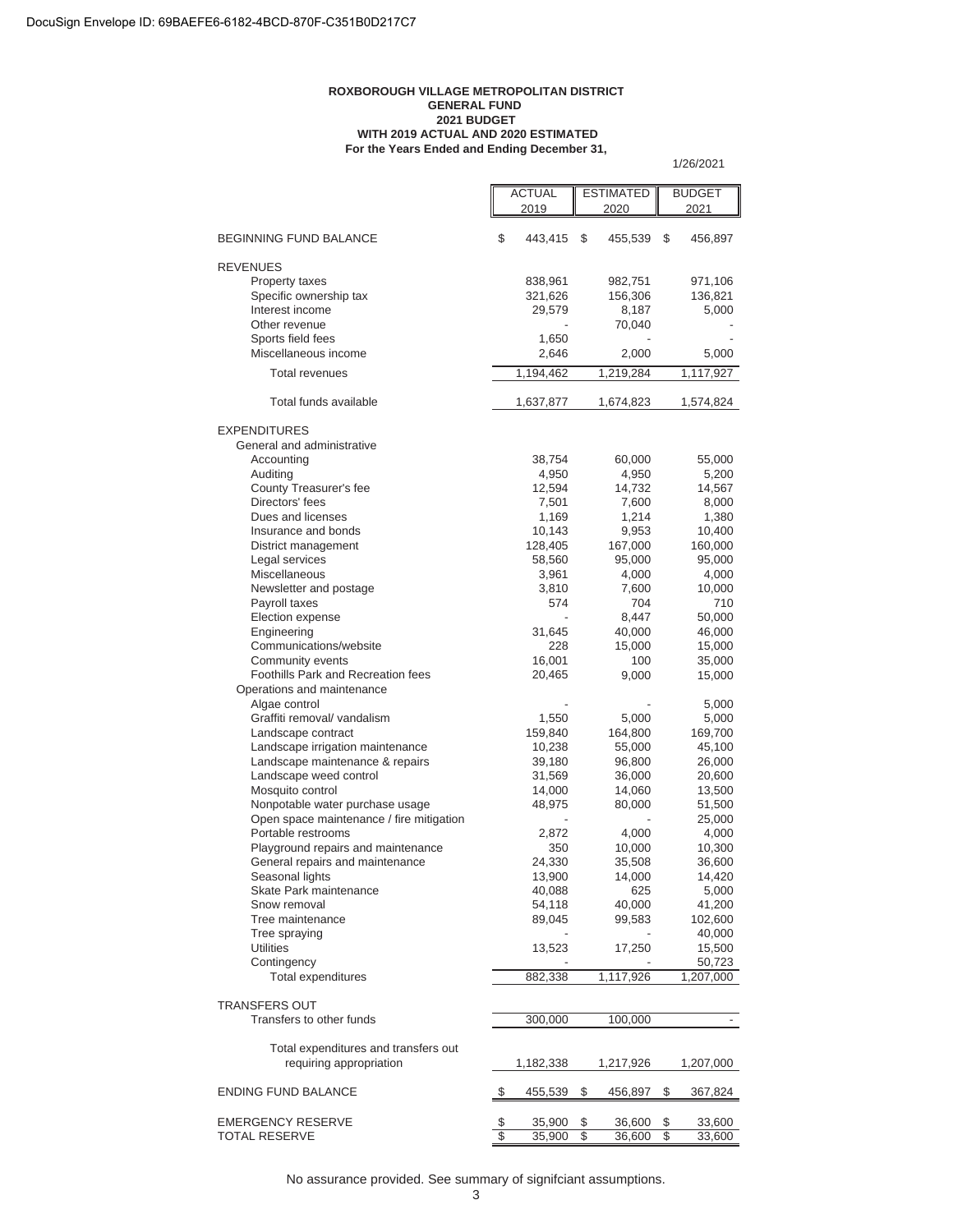#### **ROXBOROUGH VILLAGE METROPOLITAN DISTRICT DEBT SERVICE FUND 2021 BUDGET WITH 2019 ACTUAL AND 2020 ESTIMATED For the Years Ended and Ending December 31,**

1/26/2021

|                                      | <b>ACTUAL</b> |                     | <b>ESTIMATED</b> |                   | <b>BUDGET</b>    |
|--------------------------------------|---------------|---------------------|------------------|-------------------|------------------|
|                                      |               | 2019                |                  | 2020              | 2021             |
| <b>BEGINNING FUND BALANCE</b>        | \$            | 1,898,973           | \$               | 2,354,162         | \$<br>1,230,695  |
| <b>REVENUES</b>                      |               |                     |                  |                   |                  |
| Property taxes<br>Interest income    |               | 2,359,946<br>93,098 |                  | 829,326<br>24,031 | 739,155<br>5,217 |
|                                      |               |                     |                  |                   |                  |
| <b>Total revenues</b>                |               | 2,453,044           |                  | 853,357           | 744,372          |
| Total funds available                |               | 4,352,017           |                  | 3,207,519         | 1,975,067        |
| <b>EXPENDITURES</b>                  |               |                     |                  |                   |                  |
| Bond interest - Series 1993          |               | 225,277             |                  | 139.394           | 44,717           |
| Bond interest - Series 2014          |               | 64,453              |                  | 47,299            | 29,537           |
| Bond principal - Series 1993         |               | 825,000             |                  | 900,000           | 429,560          |
| Bond principal - Series 2014         |               | 845,000             |                  | 875,000           | 1,455,000        |
| County Treasurer's fee               |               | 35,425              |                  | 12,431            | 11,087           |
| Contingency                          |               |                     |                  |                   | 2,466            |
| Paying agent fees                    |               | 2,700               |                  | 2,700             | 2,700            |
| Total expenditures                   |               | 1,997,855           |                  | 1,976,824         | 1,975,067        |
| Total expenditures and transfers out |               |                     |                  |                   |                  |
| requiring appropriation              |               | 1,997,855           |                  | 1,976,824         | 1,975,067        |
| <b>ENDING FUND BALANCE</b>           |               | 2,354,162           | \$               | 1,230,695         | \$               |
|                                      |               |                     |                  |                   |                  |

No assurance provided. See summary of signifciant assumptions.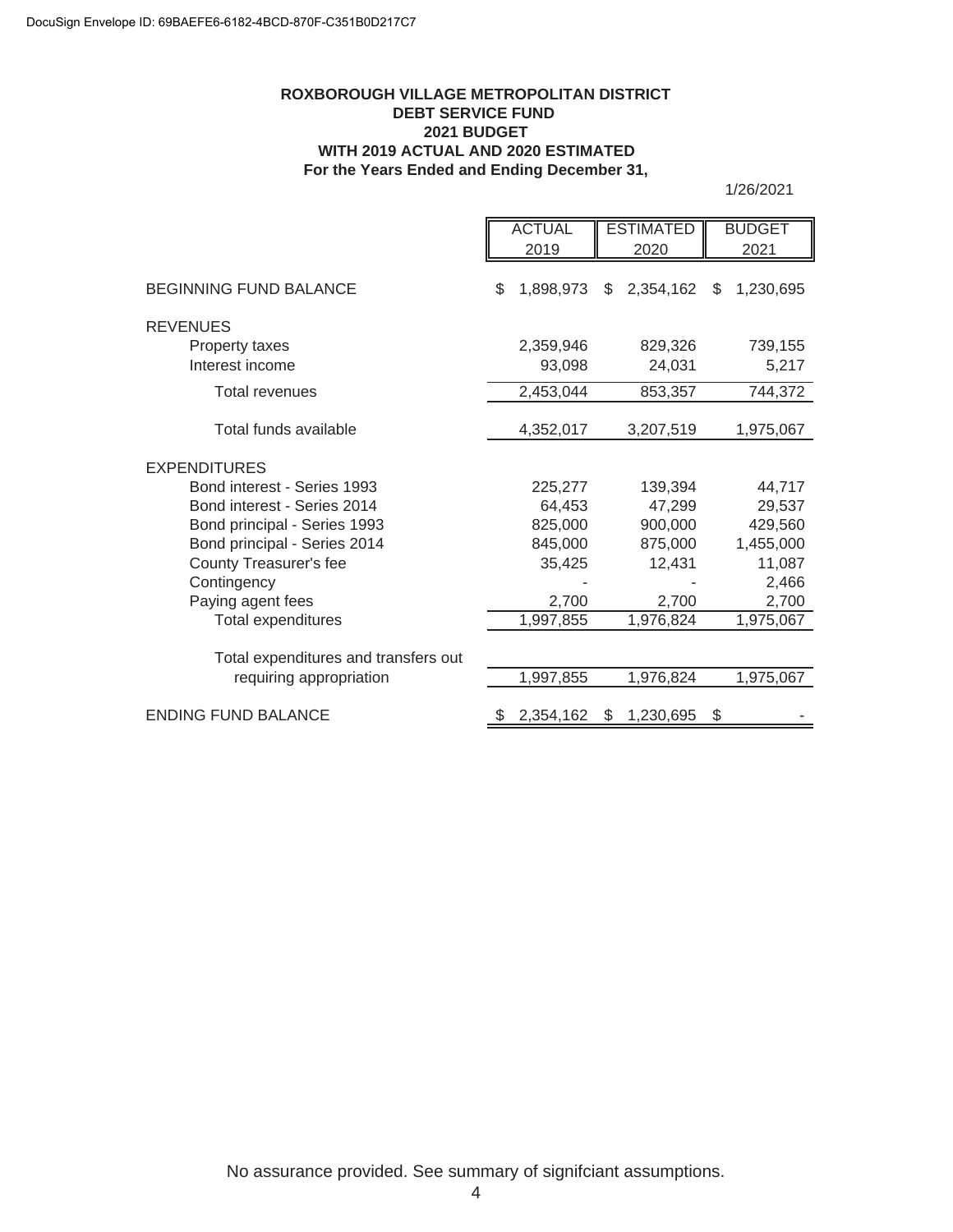#### **ROXBOROUGH VILLAGE METROPOLITAN DISTRICT CAPITAL PROJECTS FUND 2021 BUDGET WITH 2019 ACTUAL AND 2020 ESTIMATED For the Years Ended and Ending December 31,**

1/26/2021

|                                      | <b>ACTUAL</b>   |        | <b>ESTIMATED</b> |         | <b>BUDGET</b>   |
|--------------------------------------|-----------------|--------|------------------|---------|-----------------|
|                                      | 2019            |        | 2020             |         | 2021            |
|                                      |                 |        |                  |         |                 |
| <b>BEGINNING FUND BALANCE</b>        | \$<br>1,636,426 |        | 1,798,600<br>\$  |         | \$<br>1,291,649 |
| <b>REVENUES</b>                      |                 |        |                  |         |                 |
| Lottery proceeds                     |                 | 40,165 |                  | 37,049  | 36,000          |
|                                      |                 |        |                  |         |                 |
| <b>Total revenues</b>                |                 | 40,165 |                  | 37,049  | 36,000          |
| <b>TRANSFERS IN</b>                  |                 |        |                  |         |                 |
| Transfers from other funds           | 300,000         |        |                  | 100,000 |                 |
|                                      |                 |        |                  |         |                 |
| Total funds available                | 1,976,591       |        | 1,935,649        |         | 1,327,649       |
| <b>EXPENDITURES</b>                  |                 |        |                  |         |                 |
| <b>General and Administrative</b>    |                 |        |                  |         |                 |
| Accounting                           |                 |        |                  | 3,000   | 25,000          |
| Contingency                          |                 |        |                  |         | 30,000          |
| District management                  |                 | 44,050 |                  | 49,000  | 55,000          |
| Engineering                          |                 |        |                  | 35,000  | 40,300          |
| Legal services                       |                 |        |                  | 7,000   | 5,000           |
| <b>Capital Projects</b>              |                 |        |                  |         |                 |
| Recreation center                    |                 |        |                  |         |                 |
| Conceptual design                    |                 |        |                  |         | 55,000          |
| Sustainability consulting            |                 |        |                  |         | 25,000          |
| <b>GEO Tech</b>                      |                 |        |                  |         | 15,000          |
| Initial design work                  |                 |        |                  |         | 110,000         |
| New playground                       |                 |        |                  |         | 350,000         |
| Monument sign                        |                 |        |                  |         | 70,000          |
| Plant nursery                        |                 |        |                  |         | 30,000          |
| Baseball field improvements          |                 | 7,618  |                  |         | 5,000           |
| Irrigation upgrades/replacement      |                 |        |                  |         | 100,000         |
| Parking lot improvements             |                 | 5,183  |                  |         |                 |
| Trails/bike path                     |                 |        |                  | 55,000  | 55,000          |
| Spillway / embankment                |                 |        |                  | 150,000 | 75,000          |
| Water rights enhancements            |                 | 7,600  |                  | 20,000  | 20,000          |
| Master plan implementation           | 113,540         |        | 325,000          |         | 100,000         |
| <b>Total expenditures</b>            | 177,991         |        |                  | 644,000 | 1,165,300       |
|                                      |                 |        |                  |         |                 |
| Total expenditures and transfers out |                 |        |                  |         |                 |
| requiring appropriation              | 177,991         |        |                  | 644,000 | 1,165,300       |
| <b>ENDING FUND BALANCE</b>           | 1,798,600<br>\$ |        | \$<br>1,291,649  |         | \$<br>162,349   |

No assurance provided. See summary of signifciant assumptions.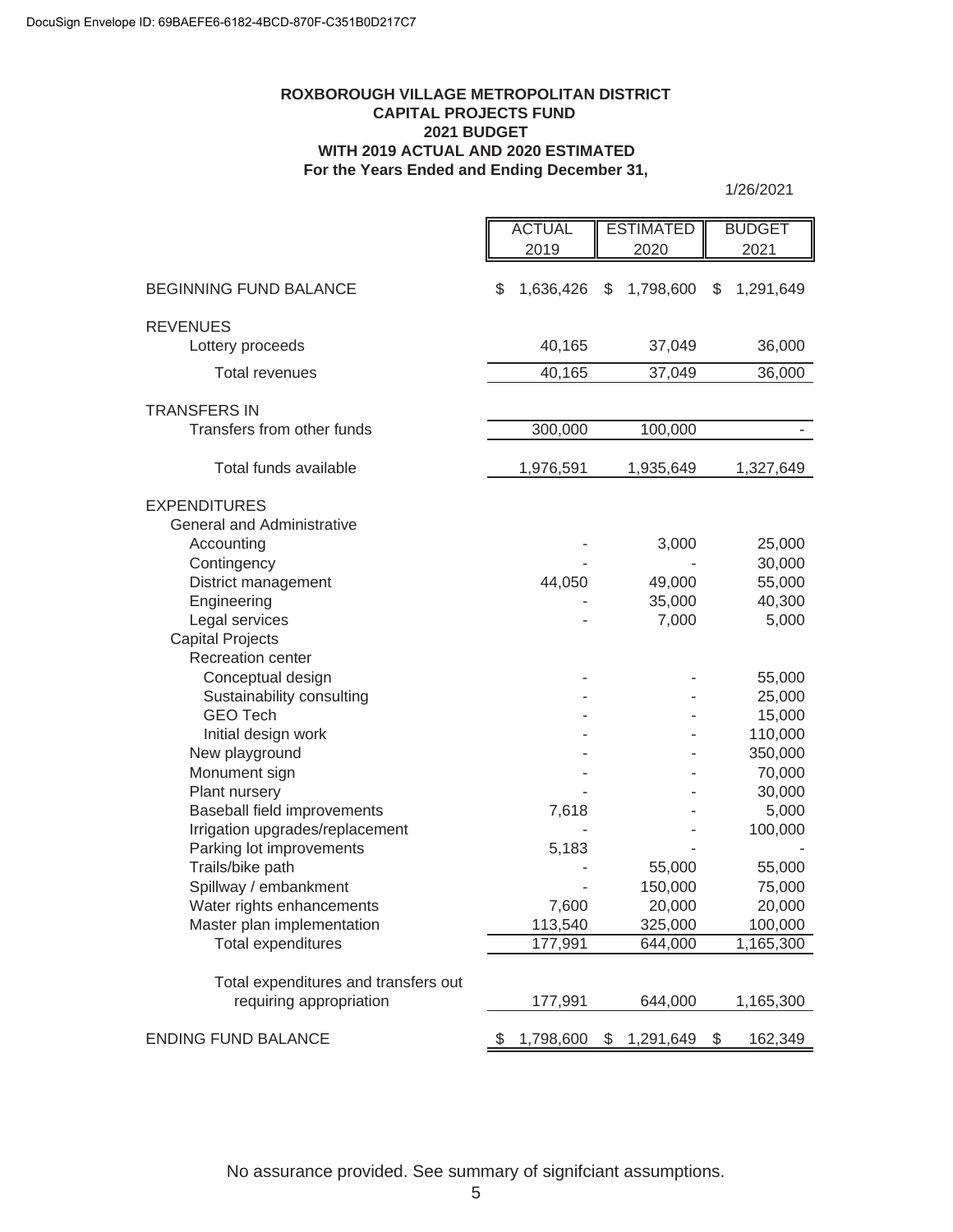#### **ROXBOROUGH VILLAGE METROPOLITAN DISTRICT 2021 BUDGET SUMMARY OF SIGNIFICANT ASSUMPTIONS**

#### **Services Provided**

The District, a quasi-municipal corporation and a political subdivision of the State of Colorado, was organized on July 10, 1985, and is governed pursuant to provisions of the Colorado Special District Act (Title 32, Article 1, Colorado Revised Statutes). The District's operates under a Service Plan approved by Douglas County on July 24, 1985. The District's service area is located in Douglas County, Colorado. The District was established to provide irrigation, drainage and storm facilities, street improvements, park and recreational facilities.

On September 3, 1985, the District's voters authorized total indebtedness of \$12,000,000 for the above listed facilities and powers. The authorization provided that the bonds would be subject to a maximum net interest rate of 15% per annum. At a special election on December 30, 1992, the District's voters authorized an additional \$14,000,000. The authorization provided that the bonds would be subject to a minimum mill levy for property taxes which increases from 16.0 mills in 1993 to 39.5 mills in 2005 through 2042 adjusted for changes in the State mandated assessment procedures and the levy must be sufficient to generate a minimum revenue as stated in the ballot question. On November 2, 2004, the District's voters authorized additional indebtedness in an amount not to exceed \$10,500,000 at an interest rate not to exceed 7% per annum. At December 31, 2017 the District had authorized but unissued indebtedness of \$475,000 for the purpose of debt refunding.

The budget is in accordance with the TABOR Amendment limitations, which were modified by the voters in an election held on November 6, 2001. District voters approved authorization for the District to retain and spend District revenues, from any lawful source, in excess of the spending, revenue raising, or other limitations in Article X, Section 20 of the Colorado constitution. Emergency reserves, required under TABOR have been provided.

The District has no employees and all administrative functions are contracted.

The District prepares its budget on the modified accrual basis of accounting in accordance with the requirements of C.R.S. 29-1-105 using its best estimates as of the date of the budget hearing. These estimates are based on expected conditions and its expected course of actions. The assumptions disclosed herein are those that the District believes are significant to the budget. There will usually be differences between the budget and actual results, because events and circumstances frequently do not occur as expected, and those differences may be material.

#### **Revenues**

## **Property Taxes**

Property taxes are levied by the District's Board of Directors. The levy is based on assessed valuations determined by the County Assessor generally as of January 1 of each year. The levy is normally set by December 15 by certification to the County Commissioners to put the tax lien on the individual properties as of January 1 of the following year. The County Treasurer collects the determined taxes during the ensuing calendar year. The taxes are payable by April or, if in equal installments, at the taxpayer's election, in February and June. Delinquent taxpayers are notified in August and generally sales of the tax liens on delinquent properties are held in November or December. The County Treasurer remits the taxes collected monthly to the District.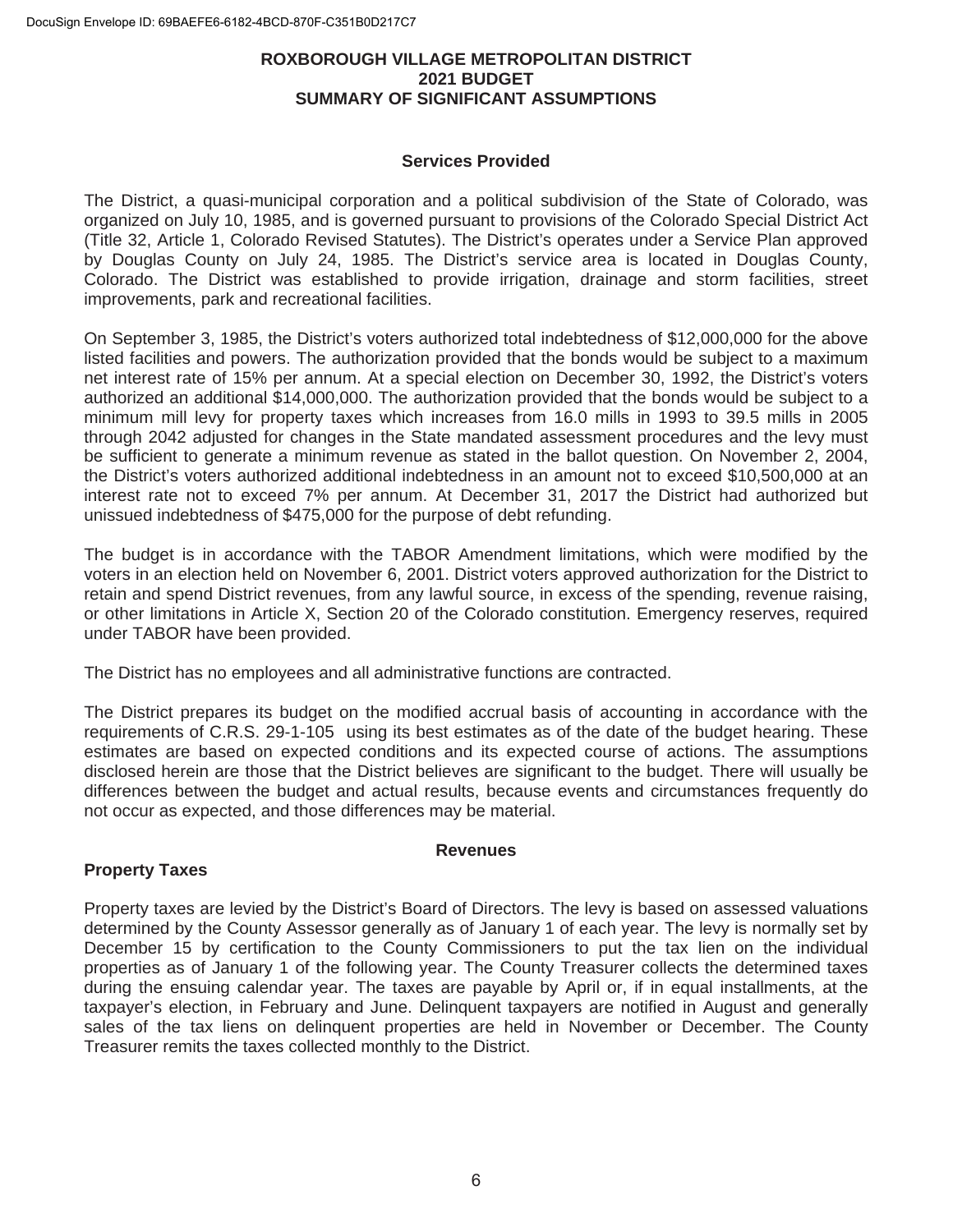#### **ROXBOROUGH VILLAGE METROPOLITAN DISTRICT 2021 BUDGET SUMMARY OF SIGNIFICANT ASSUMPTIONS**

#### **Revenues -** (continued)

The District's maximum Required Mill Levy for the Series 1993 Bonds is 73.109 mills, adjusted for changes in the ratio of actual value to assessed value of property within the District. Required Mill Levy means an ad valorem mill levy imposed upon all taxable property of the District each year in an amount sufficient to pay the principal, premium if any, and interest on the Bonds as the same become due and payable. For collections year 2021, the adjusted mill levy for debt service is 9.200 mills and for operations is 12.087 mills.

The calculation of taxes levied is displayed on the Property Tax Summary Information page of the budget using the adopted mill levy imposed by District.

#### **Specific Ownership Taxes**

Specific ownership taxes are set by the State and collected by the County Treasurer, primarily on vehicle licensing within the County as a whole. The specific ownership taxes are allocated by the County Treasurer to all taxing entities within the County. The budget assumes that the District's share will be equal to approximately 8% of the property taxes collected by both the General Fund and the Debt Service Fund.

#### **Net Investment Income**

Interest earned on the District's available funds has been estimated based on historical interest earnings.

#### **Expenditures**

#### **Administrative and Operating Expenditures**

Administrative and operating expenditures include the estimated services necessary to maintain the District's administrative viability such as management, legal, accounting, insurance, banking, meeting expense, repairs and maintenance and other operating expenses. Such expenses have been assumed to be at approximately the same levels as the prior year since no significant changes are anticipated in the level or scope of service.

#### **County Treasurer's Fees**

County Treasurer's fees have been computed at 1.5 % of property tax collections.

#### **Debt Service**

Principal and interest payments in 2021 are provided based on the debt amortization schedule from the Series 1993 Bonds and Series 2014 Loan (discussed under Debt and Leases).

#### **Capital Projects**

Anticipated expenditures for capital outlay are detailed on the Capital Project Fund page of the Budget.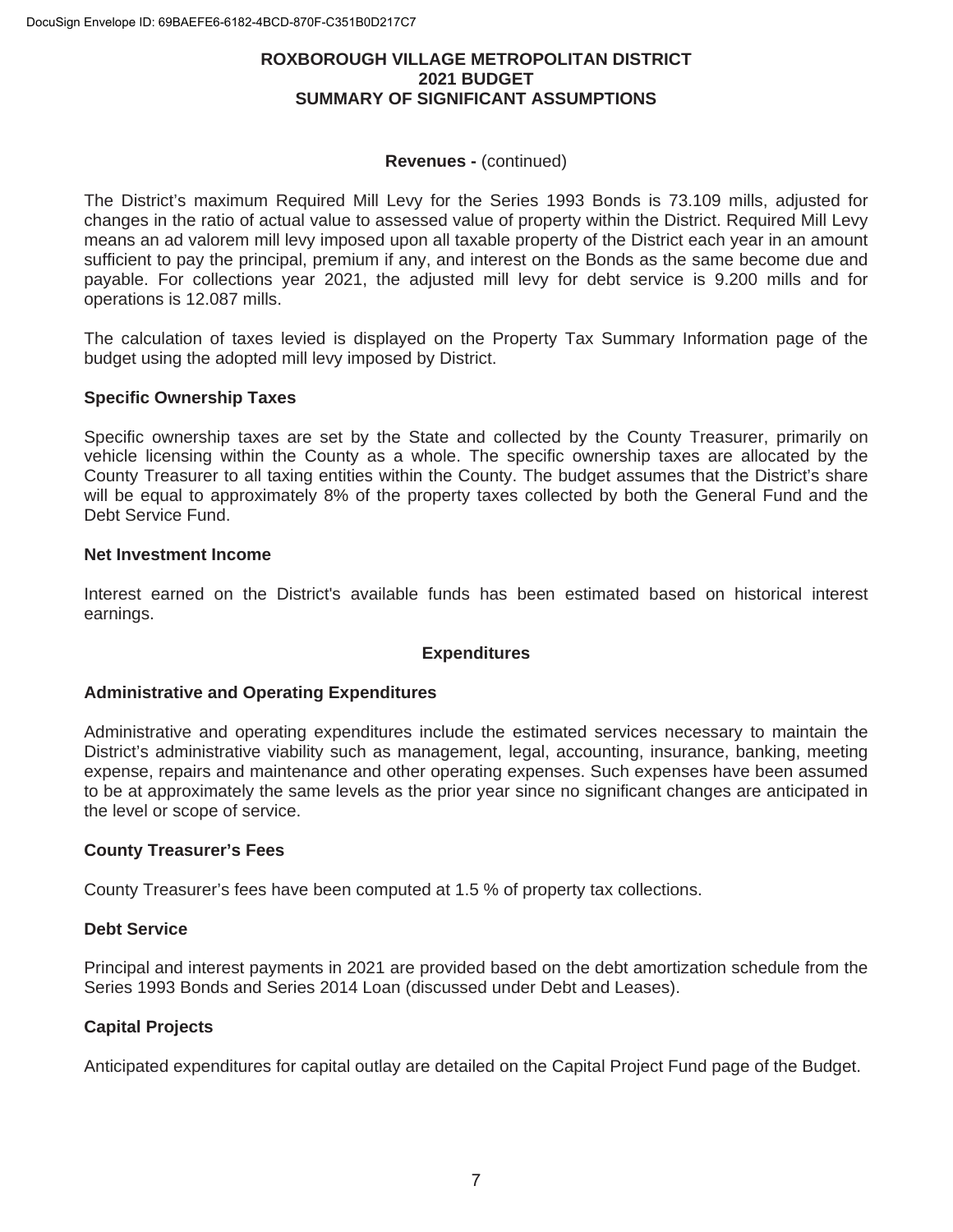#### **ROXBOROUGH VILLAGE METROPOLITAN DISTRICT 2021 BUDGET SUMMARY OF SIGNIFICANT ASSUMPTIONS**

#### **Debt and Leases**

#### **Series 1993 Bonds**

The bonds are payable only from the revenue from the voter approved mill levy (December 1991 election) to generate a "guaranteed revenue" deposited directly to the Trustee and restricted for Series A and B, including interest earned on the cash deposited. The requirement for a replenishable reserve of \$50,000 ended in 2003. Any unpaid interest compounds semi-annually.

#### **1993 Series B Principal Only**

\$6,247,629 of principal bears interest at 10.41%, payable semiannually, and matures December 31, 2021. The Series B Principal Only Bonds are subject to mandatory redemption in increasing amounts in 2000 through 2021. The bonds are not callable at the option of the District.

#### **Series 2014 Loan**

\$6,390,000 General Obligation Refunding Tax-Free Loan, Series 2014, dated October 24, 2014, with interest of 2.03%. The Loan is payable semiannually and matures December 1, 2021 and is subject to mandatory redemption beginning in 2014 through 2021 in increasing amounts. The Loan is not subject to redemption prior to maturity.

|                                 | Balance at   |                   |               | Balance at   |  |
|---------------------------------|--------------|-------------------|---------------|--------------|--|
|                                 | December 31, | <b>Reductions</b> |               | December 31, |  |
|                                 | 2019         | 2020              | 2021          | 2021         |  |
| <b>General Obligation Bonds</b> |              |                   |               |              |  |
| Series 1993B - Principal Only   | \$1,329,560  | 900,000<br>S.     | 429,560<br>S. | S            |  |
| Series 2014                     | 2,330,000    | 875,000           | 1,455,000     |              |  |
| Total                           | \$3,659,560  | \$1,775,000       | \$1,884,560   |              |  |

The District has no capital or operating lease.

#### **Emergency Reserves**

The District has provided for an Emergency Reserve fund equal to at least 3% of fiscal year spending, as defined under TABOR.

**Reserves** 

#### **This information is an integral part of the accompanying budget.**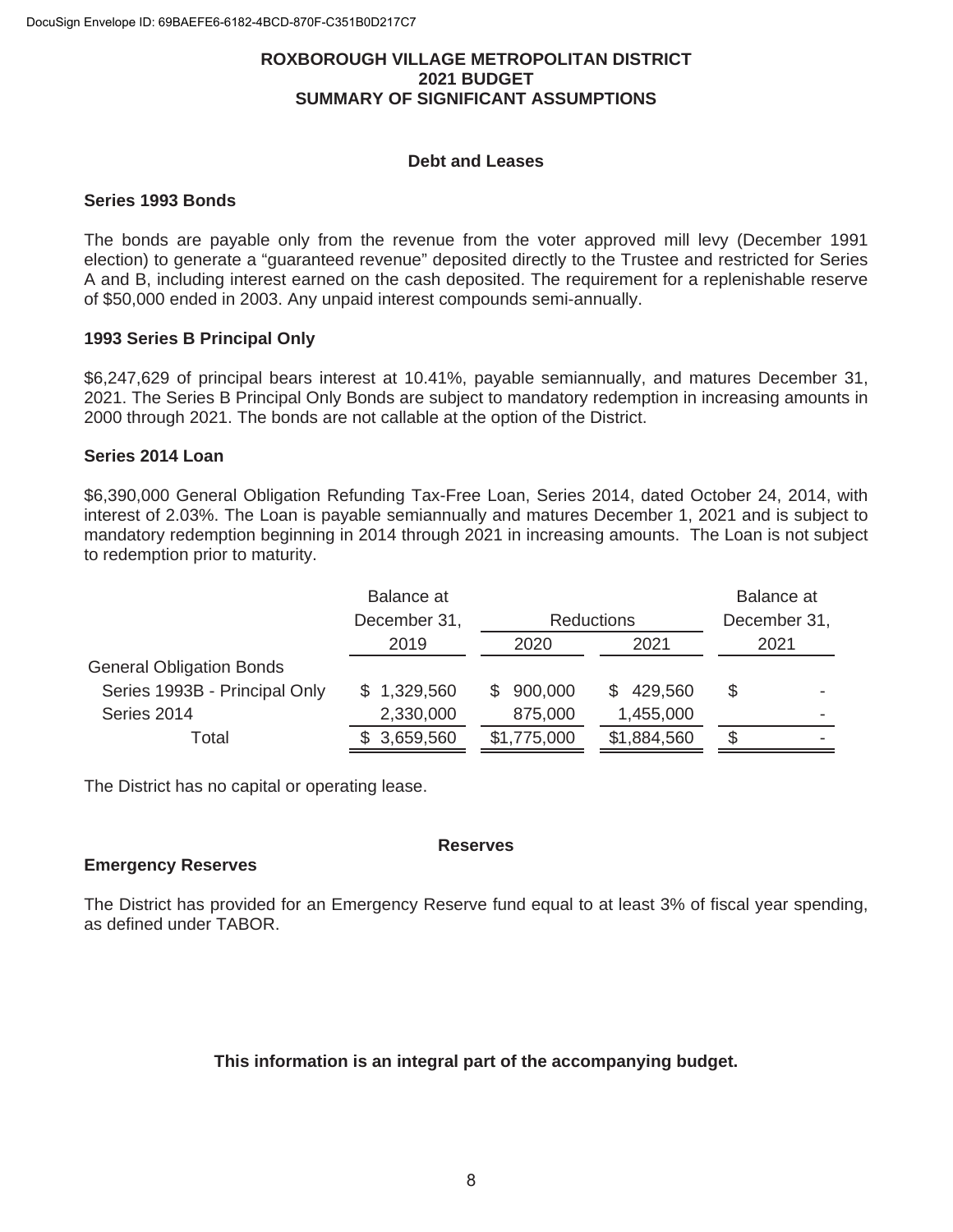#### **ROXBOROUGH VILLAGE METROPOLITAN DISTRICT SCHEDULE OF DEBT SERVICE REQUIREMENTS TO MATURITY**

|      |                                                      | 1993 Series B (Note A)<br><b>Principal Only Bonds</b><br>Interest Rate 10.41%<br><b>Principal Paid</b> | 2014 Series - \$6,390,000<br><b>General Obligation</b><br><b>Refunding Tax-Free Loan</b><br>October 24, 2014<br>Interest Rate 2.03% |                  |                                  |                          |                        |
|------|------------------------------------------------------|--------------------------------------------------------------------------------------------------------|-------------------------------------------------------------------------------------------------------------------------------------|------------------|----------------------------------|--------------------------|------------------------|
|      | December 31 Interest Paid<br>June 30 and December 31 |                                                                                                        | <b>Interest Paid</b><br>June 1 and December 1                                                                                       |                  |                                  | <b>Total</b>             |                        |
| Year | <b>Principal</b>                                     | <b>Interest</b>                                                                                        | <b>Principal</b>                                                                                                                    | <b>Interest</b>  | <b>Principal</b>                 | <b>Interest</b>          | Total                  |
| 2021 | 429,560<br>\$.<br>\$<br>429.560                      | 44,717<br>\$<br>44.717                                                                                 | 1,455,000<br>1,455,000                                                                                                              | 29,537<br>29,537 | S<br>1,884,560<br>S<br>1,884,560 | \$74,254<br>74,254<br>\$ | 1,958,814<br>1,958,814 |

No assurances provided. See summary of significant assumptions.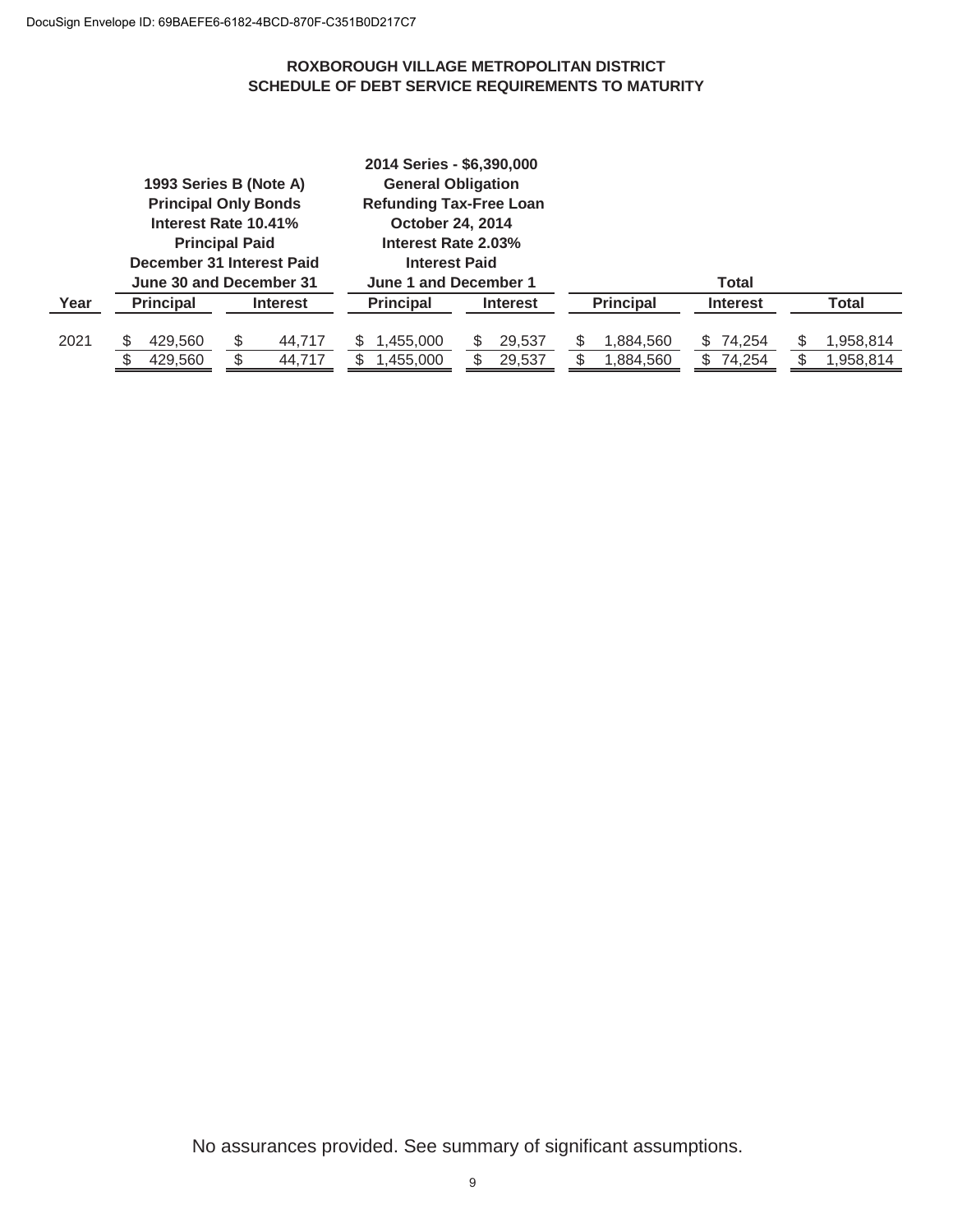#### **RESOLUTION NO. 2020-11-02**

## **RESOLUTION OF THE BOARD OF DIRECTORS OF ROXBOROUGH VILLAGE METROPOLITAN DISTRICT DOUGLAS COUNTY, COLORADO**

## **A RESOLUTION APPROPRIATING SUMS OF MONEY TO THE VARIOUS FUNDS IN THE AMOUNT AND FOR THE PURPOSE AS SET FORTH BELOW, FOR THE ROXBOROUGH VILLAGE METROPOLITAN DISTRICT, DOUGLAS COUNTY, COLORADO, FOR THE 2021 BUDGET YEAR**

WHEREAS, the Board of Directors of Roxborough Village Metropolitan District (the "District") has adopted the annual budget in accordance with the Local Government Budget Law of Colorado, Section 29-1-101 et seq, C.R.S., on November 17, 2020; and

WHEREAS, the Board of Directors of the District have made provisions therein for revenues in an amount equal to or greater than the total proposed expenditures as set forth in said budget; and

WHEREAS, it is not only required by law, but also necessary to appropriate the revenues and reserves or fund balances provided in the budget to and for the purposes described below, thereby establishing a limitation on expenditures for the operations of the District;

NOW, THEREFORE, BE IT RESOLVED by the Board of Directors of the Roxborough Village Metropolitan District, Douglas County, Colorado:

Section 1. That the following sums are hereby appropriated from the revenue of each fund, to each fund, for the purposes stated:

| General Fund          | \$1,207,000 |
|-----------------------|-------------|
| Debt Service Fund     | \$1,975,067 |
| Capital Projects Fund | \$1,165,300 |

APPROVED AND ADOPTED this  $17<sup>th</sup>$  day of November, 2020, by a vote of 5 for and 0 against.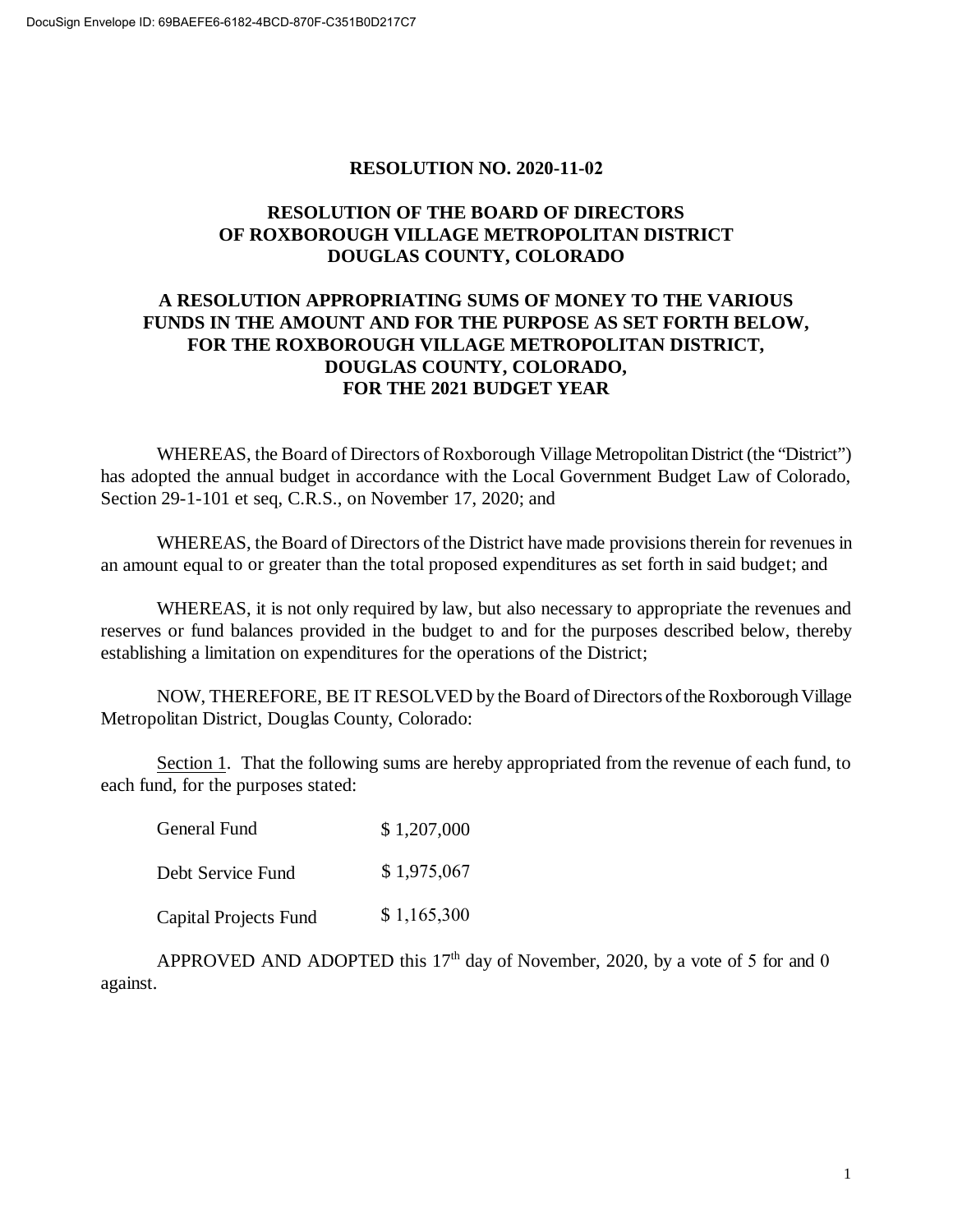ROXBOROUGH VILLAGE METROPOLITAN DISTRICT, a quasi-municipal corporation and political subdivision of the State of Colorado

-DocuSigned by: By: <u>(alvin Brown</u> Calvin BiGWi, President

ATTEST:

DocuSigned by:  $\text{By:} \perp \text{Ed}$  Wagner Edward Wagner, Secretary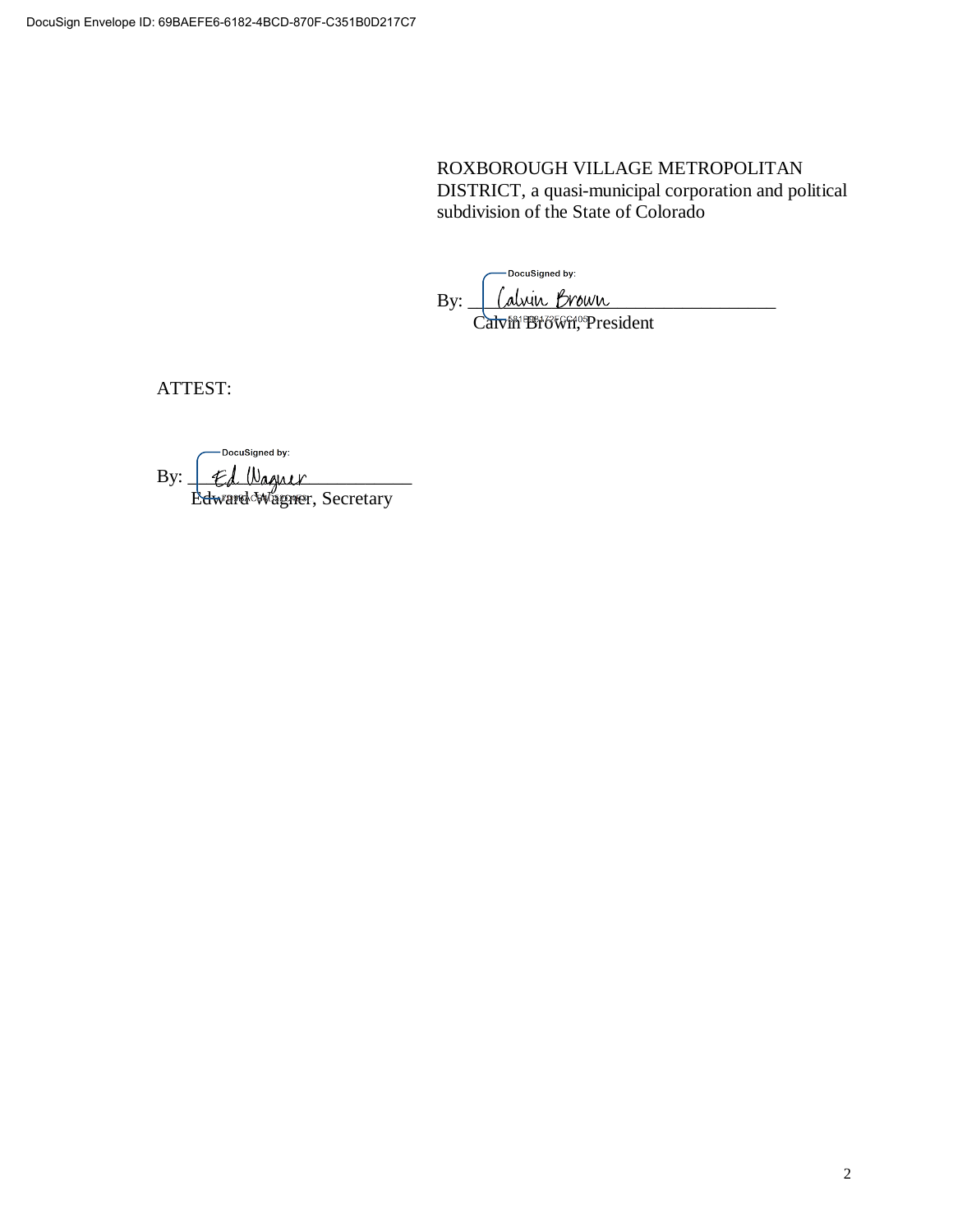#### **RESOLUTION NO. 2020-11-03**

## **RESOLUTION OF THE BOARD OF DIRECTORS OF ROXBOROUGH VILLAGE METROPOLITAN DISTRICT DOUGLAS COUNTY, COLORADO**

## **A RESOLUTION LEVYING PROPERTY TAXES FOR YEAR 2020 FOR COLLECTION IN 2021, TO HELP DEFRAY THE COSTS OF GOVERNMENT FOR THE ROXBOROUGH VILLAGE METROPOLITAN DISTRICT, DOUGLAS COUNTY, COLORADO, FOR THE 2021 BUDGET YEAR**

The Board of Directors of the Roxborough Village Metropolitan District has adopted the annual budget, in accordance with the Local Government Budget Law of Colorado, Section 29-1-101 et seq, C.R.S., on November 17, 2020; and

The 2020 valuation for assessment for the Roxborough Village Metropolitan District (the "District"), as certified by the Douglas County Assessor is \$ 80,342,990; and

The amount of money necessary to balance the budget for general operating purposes from property tax revenue is \$971,106; and

The amount of money necessary to balance the budget for voter approved bonds and interest is \$739,155.

NOW, THEREFORE, BE IT RESOLVED by the Board of Directors of the Roxborough Village Metropolitan District, Douglas County, Colorado:

Section 1. That for the purpose of meeting all general operating expenses of the District during the 2021 budget year, there is hereby levied a tax of 12.087 mills\* upon each dollar of the total valuation for assessment of all taxable property within the District for the year 2020.

Section 2. That for the purpose of meeting all payments for bonds and interest of the District during the 2021 budget year, there is hereby levied a tax of 9.200 mills upon each dollar of the total valuation for assessment of all taxable property within the District for the year 2020.

Section 3. That the District Manager is hereby authorized and directed to immediately certify to the Board of County Commissioners of Douglas County, State of Colorado (the "Board of County Commissioners") the mill levies for the District as hereinabove determined and set, or be authorized and directed to certify to the Board of County Commissioners the mill levies for the District as hereinabove determined and set, but as recalculated as needed based upon the final (December) certification of valuation from the Douglas County Assessor in order to comply with any applicable revenue and other budgetary limits.

\*Which includes 0.000 mills for refunds and abatements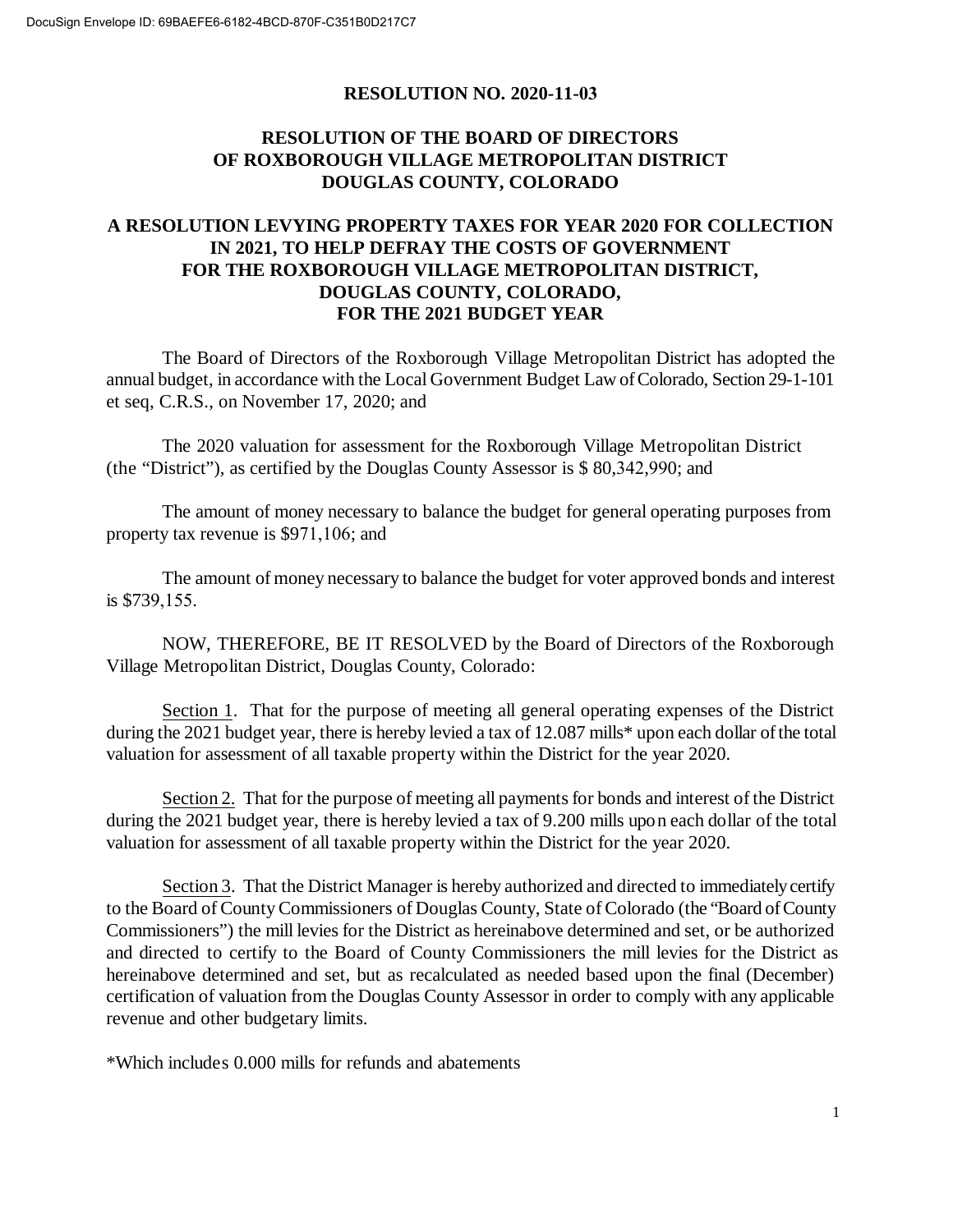APPROVED AND ADOPTED this  $17<sup>th</sup>$  day of November, 2020, by a vote of 5 for and 0 against.

> ROXBOROUGH VILLAGE METROPOLITAN DISTRICT, a quasi-municipal corporation and political subdivision of the State of Colorado

cuSigned by: By: <u>| (alvin Brown</u> Calvin<sup>B</sup>rown, President

ATTEST:

DocuSigned by:

By: \_\_\_\_\_\_\_\_\_\_\_\_\_\_\_\_\_\_\_\_\_\_\_\_\_\_\_\_ Edward Wagner, Secretary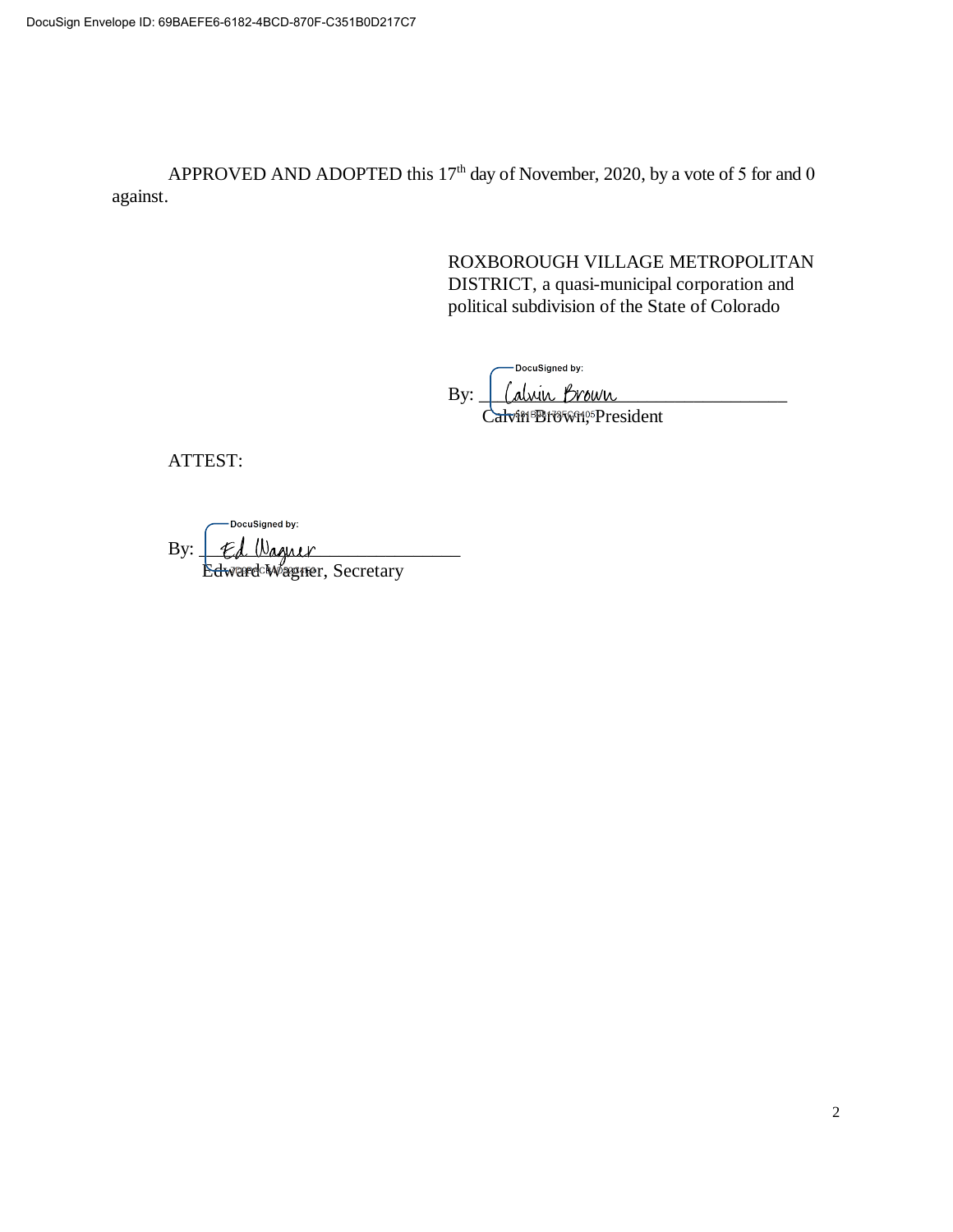| <b>TO:</b> County Commissioners <sup>1</sup> of DOUGLAS COUNTY                                                                                                                                                                                                                                                                                                                                                                                                                                                                                                              |                                            | , Colorado.                                                                                                   |  |  |  |  |
|-----------------------------------------------------------------------------------------------------------------------------------------------------------------------------------------------------------------------------------------------------------------------------------------------------------------------------------------------------------------------------------------------------------------------------------------------------------------------------------------------------------------------------------------------------------------------------|--------------------------------------------|---------------------------------------------------------------------------------------------------------------|--|--|--|--|
| On behalf of the ROXBOROUGH VILLAGE METRO DISTRICT                                                                                                                                                                                                                                                                                                                                                                                                                                                                                                                          |                                            |                                                                                                               |  |  |  |  |
|                                                                                                                                                                                                                                                                                                                                                                                                                                                                                                                                                                             | (taxing entity) $\mathbf{A}$               |                                                                                                               |  |  |  |  |
| <b>BOARD OF DIRECTORS</b><br>the                                                                                                                                                                                                                                                                                                                                                                                                                                                                                                                                            |                                            |                                                                                                               |  |  |  |  |
| of the ROXBOROUGH VILLAGE METROPOLITAN DISTRICT                                                                                                                                                                                                                                                                                                                                                                                                                                                                                                                             | (governing body) $\overline{B}$            |                                                                                                               |  |  |  |  |
|                                                                                                                                                                                                                                                                                                                                                                                                                                                                                                                                                                             | $\left($ local government) $^{\mathrm{C}}$ |                                                                                                               |  |  |  |  |
| <b>Hereby</b> officially certifies the following mills<br>to be levied against the taxing entity's GROSS \$80,342,990<br>assessed valuation of:                                                                                                                                                                                                                                                                                                                                                                                                                             |                                            | (GROSS <sup>D</sup> assessed valuation, Line 2 of the Certification of Valuation Form DLG $57^{\mathbf{E}}$ ) |  |  |  |  |
| Note: If the assessor certified a NET assessed valuation<br>(AV) different than the GROSS AV due to a Tax<br>\$80,342,990<br>Increment Financing (TIF) Area <sup>F</sup> the tax levies must be<br>calculated using the NET AV. The taxing entity's total<br>(NET $G$ assessed valuation, Line 4 of the Certification of Valuation Form DLG 57)<br>property tax revenue will be derived from the mill levy<br>USE VALUE FROM FINAL CERTIFICATION OF VALUATION PROVIDED<br><b>BY ASSESSOR NO LATER THAN DECEMBER 10</b><br>multiplied against the NET assessed valuation of: |                                            |                                                                                                               |  |  |  |  |
| Submitted:<br>12/01/2020                                                                                                                                                                                                                                                                                                                                                                                                                                                                                                                                                    | for budget/fiscal year                     | 2021                                                                                                          |  |  |  |  |
| (mm/dd/yyyy)<br>(no later than Dec. 15)                                                                                                                                                                                                                                                                                                                                                                                                                                                                                                                                     |                                            | (yyyy)                                                                                                        |  |  |  |  |
| PURPOSE (see end notes for definitions and examples)                                                                                                                                                                                                                                                                                                                                                                                                                                                                                                                        | LEVY <sup>2</sup>                          | <b>REVENUE<sup>2</sup></b>                                                                                    |  |  |  |  |
| General Operating Expenses <sup>H</sup><br>1.                                                                                                                                                                                                                                                                                                                                                                                                                                                                                                                               | 12.087                                     | mills<br>\$971,106                                                                                            |  |  |  |  |
| <minus> Temporary General Property Tax Credit/<br/>2.<br/>Temporary Mill Levy Rate Reduction<sup>I</sup></minus>                                                                                                                                                                                                                                                                                                                                                                                                                                                            |                                            | $\frac{1}{2}$<br>$>$ mills                                                                                    |  |  |  |  |
| <b>SUBTOTAL FOR GENERAL OPERATING:</b>                                                                                                                                                                                                                                                                                                                                                                                                                                                                                                                                      | 12.087                                     | mills<br>$\frac{1}{2}$ 971,106                                                                                |  |  |  |  |
| General Obligation Bonds and Interest <sup>J</sup>                                                                                                                                                                                                                                                                                                                                                                                                                                                                                                                          | 9.200                                      | \$739,155<br>mills                                                                                            |  |  |  |  |
| Contractual Obligations $K$                                                                                                                                                                                                                                                                                                                                                                                                                                                                                                                                                 |                                            | \$<br>mills                                                                                                   |  |  |  |  |
| 5. Capital Expenditures <sup>L</sup>                                                                                                                                                                                                                                                                                                                                                                                                                                                                                                                                        |                                            | \$<br>mills                                                                                                   |  |  |  |  |
| 6. Refunds/Abatements <sup>M</sup>                                                                                                                                                                                                                                                                                                                                                                                                                                                                                                                                          |                                            | \$<br>mills                                                                                                   |  |  |  |  |
| Other <sup>N</sup> (specify):<br>7.                                                                                                                                                                                                                                                                                                                                                                                                                                                                                                                                         |                                            | \$<br>mills                                                                                                   |  |  |  |  |
|                                                                                                                                                                                                                                                                                                                                                                                                                                                                                                                                                                             |                                            | \$<br>mills                                                                                                   |  |  |  |  |
| <b>TOTAL:</b> [Sum of General Operating ]                                                                                                                                                                                                                                                                                                                                                                                                                                                                                                                                   | 21.287                                     | \$1,710,261<br>mills                                                                                          |  |  |  |  |
| Contact person:<br>Gigi Pangindian<br>(print)                                                                                                                                                                                                                                                                                                                                                                                                                                                                                                                               | Daytime<br>$(303)$ 779-5710<br>phone:      |                                                                                                               |  |  |  |  |
| Signed:<br>angivalen<br>Include one copy of this tax entity's completed form when filing the local government's budget by January 31st, per 29-1-113 C.R.S., with the                                                                                                                                                                                                                                                                                                                                                                                                       | Title:                                     | Accountant for the District                                                                                   |  |  |  |  |

*Division of Local Government (DLG), Room 521, 1313 Sherman Street, Denver, CO 80203. Questions? Call DLG at (303) 864-7720.* 

**<sup>1</sup>** If the *taxing entity's* boundaries include more than one county, you must certify the levies to each county. Use a separate form for each county and certify the same levies uniformly to each county per Article X, Section 3 of the Colorado Constitution. **2** Levies must be rounded to three decimal places and revenue must be calculated from the total *NET assessed valuation* (Line 4 of Form DLG57 on the County Assessor's **FINAL** certification of valuation).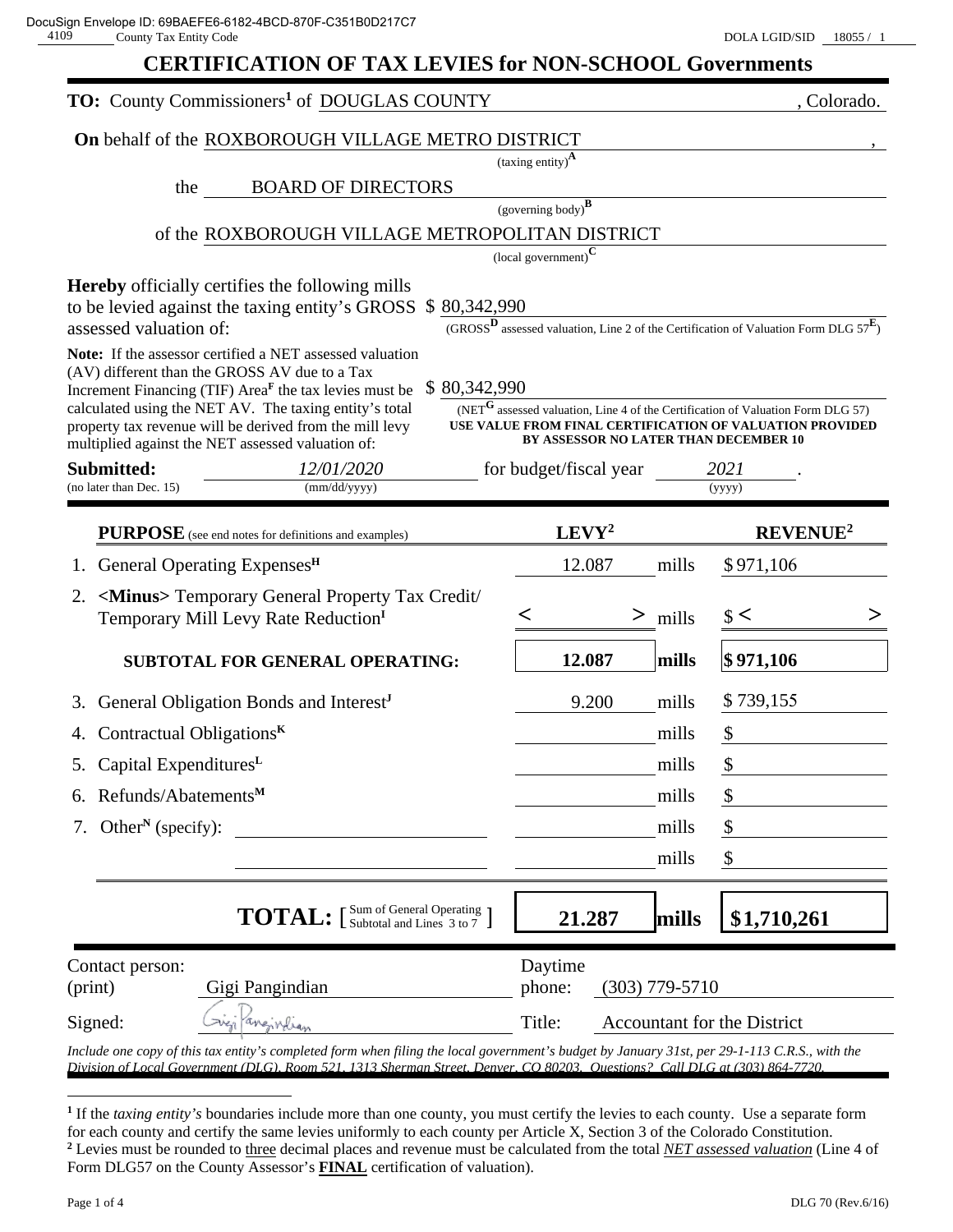**THIS SECTION APPLIES TO TITLE 32, ARTICLE 1 SPECIAL DISTRICTS THAT LEVY TAXES FOR PAYMENT OF GENERAL OBLIGATION DEBT (32-1-1603 C.R.S.).** Taxing entities that are Special Districts or Subdistricts of Special Districts must certify separate mill levies and revenues to the Board of County Commissioners, one each for the funding requirements of each debt (32-1-1603, C.R.S.) Use additional pages as necessary. The Special District's or Subdistrict's total levies for general obligation bonds and total levies for contractual obligations should be recorded on Page 1, Lines 3 and 4 respectively.

## **CERTIFY A SEPARATE MILL LEVY FOR EACH BOND OR CONTRACT:**

# **BONDSJ :**

| 1. | Purpose of Issue:     | Refunding  |
|----|-----------------------|------------|
|    | Series:               | 1993B      |
|    | Date of Issue:        | 9/1/1993   |
|    | Coupon Rate:          | 10.41%     |
|    | <b>Maturity Date:</b> | 12/31/2021 |
|    | Levy:                 | 2.228      |
|    | Revenue:              | \$179,004  |
|    |                       |            |
| 2. | Purpose of Issue:     | Refunding  |
|    | Series:               | 2014       |
|    | Date of Issue:        | 10/24/2014 |
|    | Coupon Rate:          | 2.03%      |
|    | <b>Maturity Date:</b> | 12/1/2021  |
|    | Levy:                 | 6.972      |
|    | Revenue:              | \$560,151  |

## **CONTRACTSK:**

| 3.               | Purpose of Contract:        |  |
|------------------|-----------------------------|--|
|                  | Title:                      |  |
|                  | Date:                       |  |
|                  | Principal Amount:           |  |
|                  | <b>Maturity Date:</b>       |  |
|                  | Levy:                       |  |
|                  | Revenue:                    |  |
| $\overline{4}$ . | <b>Purpose of Contract:</b> |  |
|                  | Title:                      |  |
|                  | Date:                       |  |
|                  | Principal Amount:           |  |
|                  | <b>Maturity Date:</b>       |  |
|                  | Levy:                       |  |
|                  | Revenue:                    |  |

Use multiple copies of this page as necessary to separately report all bond and contractual obligations per 32-1-1603, C.R.S.